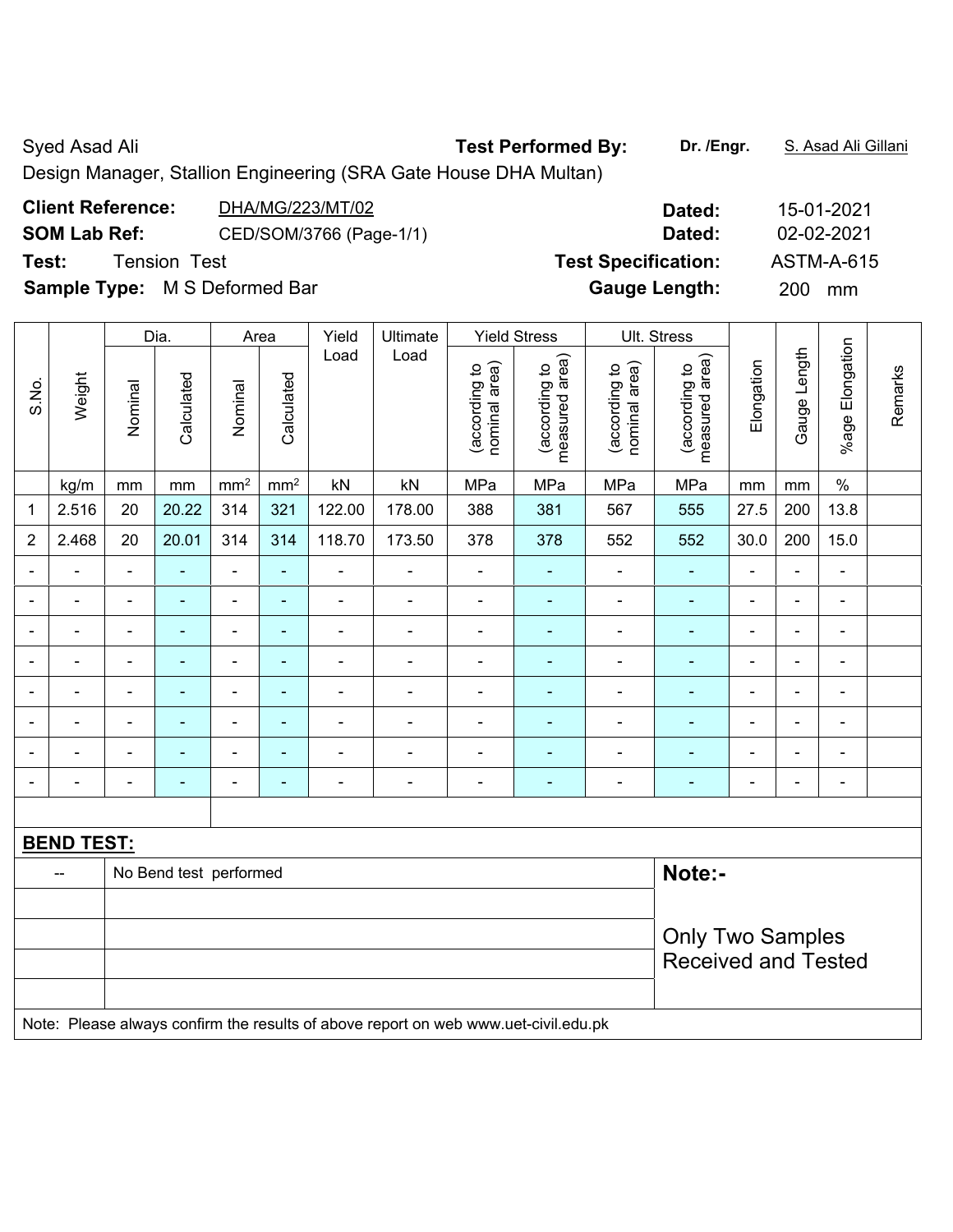Resident Engineer, Asif Ali & Associates (Pvt) Ltd. Lahore

| <b>Client Reference:</b> | THDP/RE/01/640                             | Dated:                     | 04-01-2021        |
|--------------------------|--------------------------------------------|----------------------------|-------------------|
| <b>SOM Lab Ref:</b>      | CED/SOM/3767(Page-1/1)                     | Dated:                     | 02-02-2021        |
| Test:                    | <b>Tension and Bend Test</b>               | <b>Test Specification:</b> | <b>ASTM-A 615</b> |
|                          | <b>Sample Type:</b> Deformed Bar(FF Steel) | <b>Gauge Length:</b>       | 200 mm            |

|                |                   |                | Dia.           |                          | Area                     | Yield  | Ultimate                                                         |                                | <b>Yield Stress</b>             |                                | Ult. Stress                                           |                          |                |                              |         |
|----------------|-------------------|----------------|----------------|--------------------------|--------------------------|--------|------------------------------------------------------------------|--------------------------------|---------------------------------|--------------------------------|-------------------------------------------------------|--------------------------|----------------|------------------------------|---------|
| S.No.          | Weight            | Nominal        | Calculated     | Nominal                  | Calculated               | Load   | Load                                                             | nominal area)<br>(according to | (according to<br>measured area) | nominal area)<br>(according to | (according to<br>measured area)                       | Elongation               | Gauge Length   | %age Elongation              | Remarks |
|                | kg/m              | mm             | mm             | mm <sup>2</sup>          | mm <sup>2</sup>          | kN     | kN                                                               | MPa                            | MPa                             | MPa                            | MPa                                                   | mm                       | mm             | $\%$                         |         |
| 1              | 1.698             | 16             | 16.58          | 201                      | 216                      | 110.50 | 152.50                                                           | 550                            | 512                             | 758                            | 707                                                   | 30.0                     | 200            | 15.0                         |         |
| $\overline{2}$ | 1.665             | 16             | 16.43          | 201                      | 212                      | 100.20 | 148.70                                                           | 498                            | 473                             | 740                            | 702                                                   | 32.5                     | 200            | 16.3                         |         |
| 3              | 0.950             | 12             | 12.41          | 113                      | 121                      | 57.00  | 78.20                                                            | 504                            | 472                             | 691                            | 647                                                   | 27.5                     | 200            | 13.8                         |         |
| 4              | 0.946             | 12             | 12.39          | 113                      | 121                      | 56.70  | 77.40                                                            | 501                            | 471                             | 684                            | 643                                                   | 25.0                     | 200            | 12.5                         |         |
|                |                   |                |                | $\blacksquare$           | ۰                        |        |                                                                  | $\overline{\phantom{0}}$       | ۰                               | ÷                              |                                                       |                          | $\blacksquare$ | $\blacksquare$               |         |
|                | ۰                 | $\blacksquare$ | $\blacksquare$ | $\blacksquare$           | $\blacksquare$           | ۰      | $\blacksquare$                                                   | $\blacksquare$                 | ٠                               | ۰                              | ٠                                                     | $\blacksquare$           | $\blacksquare$ | $\overline{\phantom{a}}$     |         |
|                |                   | $\blacksquare$ |                | $\blacksquare$           | ÷                        |        |                                                                  | -                              |                                 |                                |                                                       |                          | $\blacksquare$ | $\qquad \qquad \blacksquare$ |         |
|                |                   | $\blacksquare$ | $\blacksquare$ | $\overline{\phantom{0}}$ | $\overline{\phantom{a}}$ |        |                                                                  | $\blacksquare$                 | $\overline{\phantom{0}}$        | $\blacksquare$                 | $\blacksquare$                                        |                          | $\blacksquare$ | $\blacksquare$               |         |
|                |                   | $\blacksquare$ | $\blacksquare$ | $\blacksquare$           | ä,                       |        | $\blacksquare$                                                   | $\blacksquare$                 | ۰                               | $\blacksquare$                 | $\blacksquare$                                        |                          |                | $\blacksquare$               |         |
|                |                   | $\overline{a}$ |                | $\overline{\phantom{0}}$ | ۰                        |        | $\blacksquare$                                                   |                                | ۰                               |                                |                                                       | $\overline{\phantom{0}}$ | $\blacksquare$ | $\blacksquare$               |         |
|                |                   |                |                |                          |                          |        |                                                                  |                                |                                 |                                |                                                       |                          |                |                              |         |
|                | <b>BEND TEST:</b> |                |                |                          |                          |        |                                                                  |                                |                                 |                                |                                                       |                          |                |                              |         |
|                | 16mm              |                |                |                          |                          |        | Sample bend through 180 degrees Satisfactorily without any crack |                                |                                 |                                | Note:-                                                |                          |                |                              |         |
|                | 12mm              |                |                |                          |                          |        | Sample bend through 180 degrees Satisfactorily without any crack |                                |                                 |                                |                                                       |                          |                |                              |         |
|                |                   |                |                |                          |                          |        |                                                                  |                                |                                 |                                | <b>Only Six Samples</b><br><b>Received and Tested</b> |                          |                |                              |         |

Note: Please always confirm the results of above report on web www.uet-civil.edu.pk

Ejaz Khan **Test Performed By:** Dr. /Engr. **S. Asad Ali Gillani** Cileni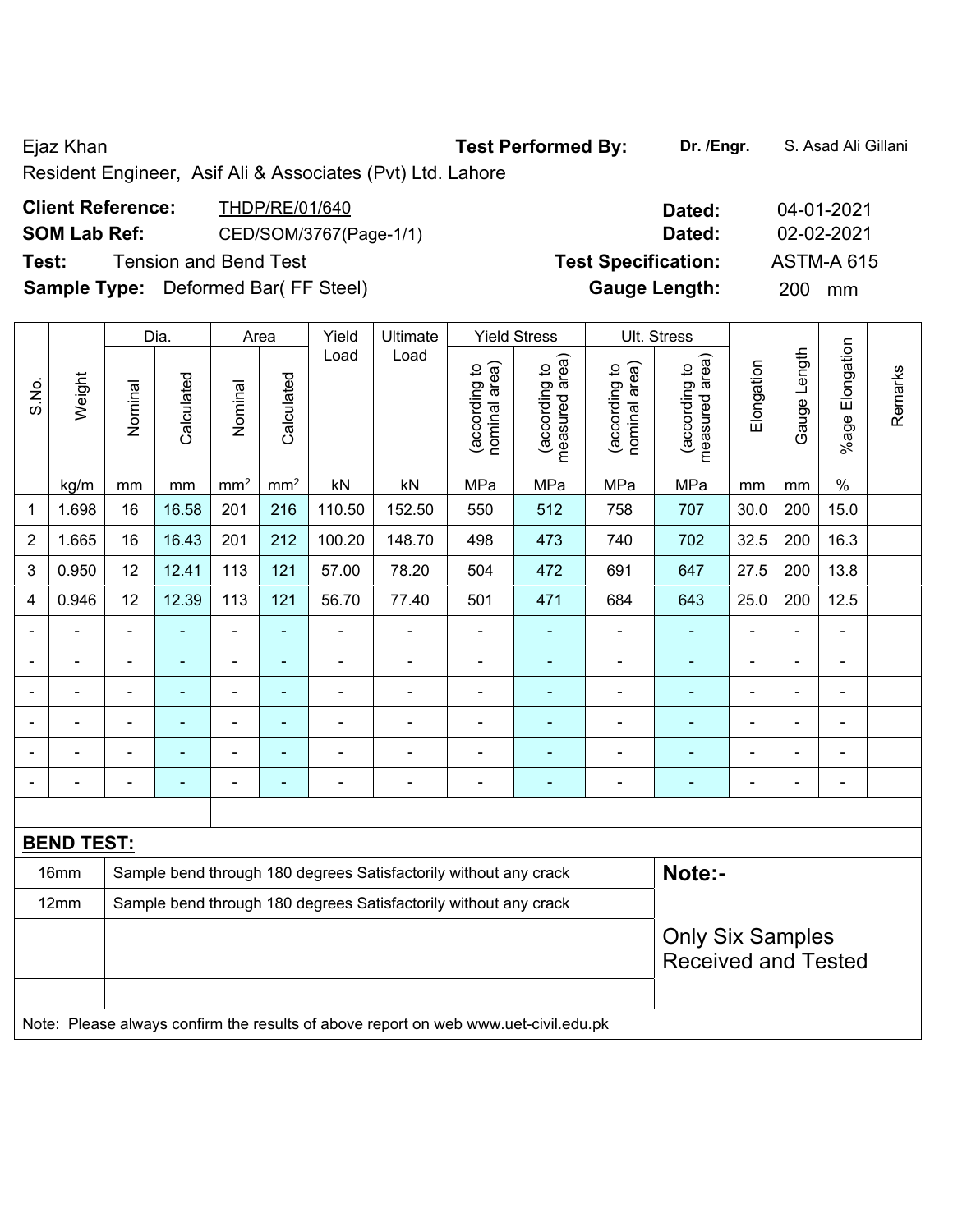Ahmad Hussain **Test Performed By:** Dr. /Engr. **S. Asad Ali Gillani** Ahmad Hussain

Coordination Engineer, IZHAR Construction (Pvt) Ltd. ahore

| <b>Client Reference:</b>         | ICPL/CONST-NML/21/004    | Dated:                     | 02-02-2021        |
|----------------------------------|--------------------------|----------------------------|-------------------|
| <b>SOM Lab Ref:</b>              | CED/SOM/3770(Page-1/1)   | Dated:                     | 02-02-2021        |
| Test:                            | Tension Test & bend Test | <b>Test Specification:</b> | <b>ASTM-A 615</b> |
| <b>Sample Type:</b> Deformed Bar |                          | <b>Gauge Length:</b>       | <b>200</b><br>mm  |

|                |                   |         | Dia.                                                                       |                 | Area                     | Yield          | Ultimate                                                         |                                | <b>Yield Stress</b>             |                                | Ult. Stress                     |                |                          |                      |         |
|----------------|-------------------|---------|----------------------------------------------------------------------------|-----------------|--------------------------|----------------|------------------------------------------------------------------|--------------------------------|---------------------------------|--------------------------------|---------------------------------|----------------|--------------------------|----------------------|---------|
| S.No.          | Weight            | Nominal | Calculated                                                                 | Nominal         | Calculated               | Load           | Load                                                             | nominal area)<br>(according to | (according to<br>measured area) | nominal area)<br>(according to | measured area)<br>(according to | Elongation     | Gauge Length             | Elongation<br>%age I | Remarks |
|                | kg/m              | mm      | $\,mm$                                                                     | mm <sup>2</sup> | mm <sup>2</sup>          | kN             | kN                                                               | MPa                            | MPa                             | MPa                            | MPa                             | mm             | mm                       | $\%$                 |         |
| $\mathbf 1$    | 3.872             | 25      | 25.05                                                                      | 491             | 493                      | 227.70         | 337.70                                                           | 464                            | 462                             | 688                            | 685                             | 37.5           | 200                      | 18.8                 |         |
| $\overline{2}$ | 3.916             | 25      | 25.20                                                                      | 491             | 499                      | 227.70         | 337.50                                                           | 464                            | 457                             | 688                            | 677                             | 32.5           | 200                      | 16.3                 |         |
| 3              | 2.449             | 20      | 19.93                                                                      | 314             | 312                      | 156.50         | 198.20                                                           | 498                            | 502                             | 631                            | 636                             | 30.0           | 200                      | 15.0                 |         |
| 4              | 2.592             | 20      | 20.50                                                                      | 314             | 330                      | 163.00         | 198.70                                                           | 519                            | 494                             | 632                            | 602                             | 25.0           | 200                      | 12.5                 |         |
| 5              | 1.575             | 16      | 15.99                                                                      | 201             | 201                      | 89.00          | 116.50                                                           | 443                            | 444                             | 579                            | 581                             | 30.0           | 200                      | 15.0                 |         |
| 6              | 1.572             | 16      | 15.97                                                                      | 201             | 200                      | 108.00         | 134.50                                                           | 537                            | 540                             | 669                            | 672                             | 27.5           | 200                      | 13.8                 |         |
| 7              | 0.905             | 12      | 12.12                                                                      | 113             | 115                      | 61.00          | 81.00                                                            | 539                            | 530                             | 716                            | 703                             | 25.0           | 200                      | 12.5                 |         |
| 8              | 0.952             | 12      | 12.43                                                                      | 113             | 121                      | 66.20          | 88.20                                                            | 585                            | 546                             | 780                            | 727                             | 30.0           | 200                      | 15.0                 |         |
|                |                   |         |                                                                            | $\blacksquare$  | ä,                       |                |                                                                  | ä,                             | ٠                               | ÷,                             |                                 |                |                          | $\blacksquare$       |         |
|                |                   |         |                                                                            | $\blacksquare$  | $\overline{\phantom{0}}$ | $\overline{a}$ | $\blacksquare$                                                   | -                              | $\overline{\phantom{0}}$        | $\overline{a}$                 |                                 | $\blacksquare$ | $\overline{\phantom{0}}$ | $\blacksquare$       |         |
|                |                   |         |                                                                            |                 |                          |                |                                                                  |                                |                                 |                                |                                 |                |                          |                      |         |
|                | <b>BEND TEST:</b> |         |                                                                            |                 |                          |                |                                                                  |                                |                                 |                                |                                 |                |                          |                      |         |
|                | 25mm              |         | Note:-<br>Sample bend through 180 degrees Satisfactorily without any crack |                 |                          |                |                                                                  |                                |                                 |                                |                                 |                |                          |                      |         |
|                | 20mm              |         |                                                                            |                 |                          |                | Sample bend through 180 degrees Satisfactorily without any crack |                                |                                 |                                |                                 |                |                          |                      |         |
|                | 16mm              |         |                                                                            |                 |                          |                | Sample bend through 180 degrees Satisfactorily without any crack |                                |                                 |                                | <b>Only Twelve Samples</b>      |                |                          |                      |         |
|                | 12mm              |         |                                                                            |                 |                          |                | Sample bend through 180 degrees Satisfactorily without any crack |                                |                                 |                                | <b>Received and Tested</b>      |                |                          |                      |         |
|                |                   |         |                                                                            |                 |                          |                |                                                                  |                                |                                 |                                |                                 |                |                          |                      |         |

Note: Please always confirm the results of above report on web www.uet-civil.edu.pk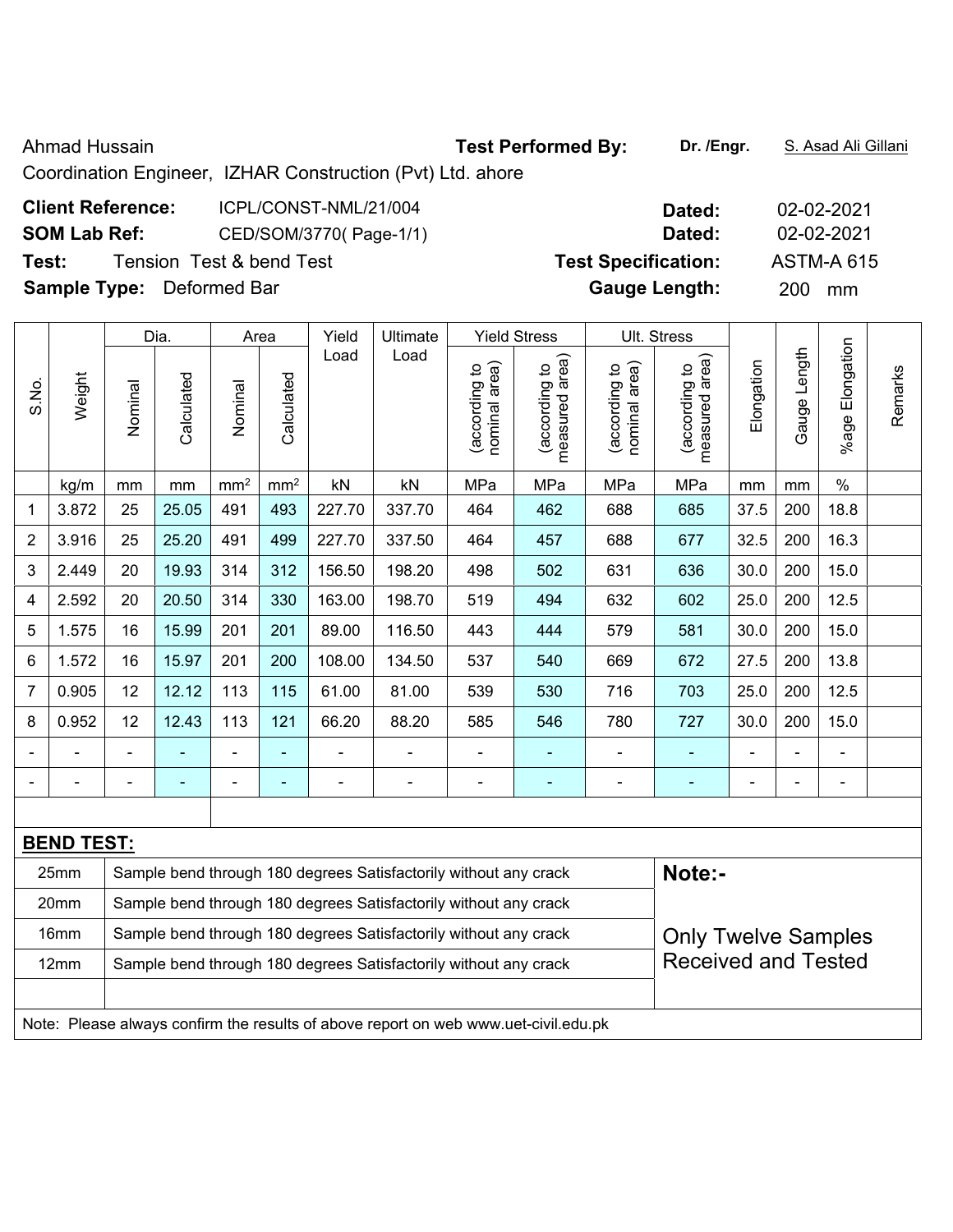Cgief Resident Engineer NESPAK

### **Client Reference:** <u>nil</u> **Dated:** 01-02-2021

**SOM Lab Ref:** CED/SOM/3771 (Page-1/1) **Dated:** 02-02-2021

**Test:** Tension Test **Test Specification:** ASTM-F-1554

**Sample Type:** J Bolt **Gauge Length:** 200 mm

|                |                   |                          | Dia.                   | Ult. Stress<br>Area<br>Yield<br><b>Yield Stress</b><br>Ultimate |                |                |                                                                                     |                                |                                 |                                |                                    |                          |                          |                          |         |
|----------------|-------------------|--------------------------|------------------------|-----------------------------------------------------------------|----------------|----------------|-------------------------------------------------------------------------------------|--------------------------------|---------------------------------|--------------------------------|------------------------------------|--------------------------|--------------------------|--------------------------|---------|
| S.No.          | Weight            | Nominal                  | Calculated             | Nominal                                                         | Calculated     | Load           | Load                                                                                | nominal area)<br>(according to | measured area)<br>(according to | nominal area)<br>(according to | area)<br>(according to<br>measured | Elongation               | Gauge Length             | %age Elongation          | Remarks |
|                | kg/m              | mm                       | mm                     | mm <sup>2</sup>                                                 | $\text{mm}^2$  | kN             | kN                                                                                  | MPa                            | MPa                             | MPa                            | MPa                                | mm                       | mm                       | $\%$                     |         |
| 1              | 4.132             | 25                       | 25.88                  | 491                                                             | 526            | 198.00         | 291.20                                                                              | 403                            | 377                             | 593                            | 554                                | 30.0                     | 100                      | 30.0                     |         |
| $\blacksquare$ | $\blacksquare$    | $\blacksquare$           | ÷                      | $\qquad \qquad \blacksquare$                                    | $\blacksquare$ | $\blacksquare$ | $\overline{\phantom{a}}$                                                            | $\blacksquare$                 | $\blacksquare$                  | $\frac{1}{2}$                  | $\blacksquare$                     | $\blacksquare$           | $\blacksquare$           | $\blacksquare$           |         |
| $\blacksquare$ |                   | $\overline{\phantom{a}}$ | ÷,                     | $\qquad \qquad \blacksquare$                                    | $\blacksquare$ | $\blacksquare$ | $\overline{\phantom{a}}$                                                            | $\blacksquare$                 | $\blacksquare$                  | $\overline{\phantom{a}}$       | $\blacksquare$                     | ÷                        | $\overline{\phantom{a}}$ | $\overline{\phantom{a}}$ |         |
| $\blacksquare$ |                   | $\overline{\phantom{a}}$ | ۰                      | $\qquad \qquad \blacksquare$                                    | $\blacksquare$ | $\blacksquare$ | $\qquad \qquad \blacksquare$                                                        | $\blacksquare$                 | $\blacksquare$                  | $\overline{\phantom{a}}$       | $\blacksquare$                     | ÷                        | $\blacksquare$           | $\blacksquare$           |         |
|                |                   | L,                       |                        | $\blacksquare$                                                  | $\blacksquare$ |                |                                                                                     |                                |                                 |                                | $\blacksquare$                     |                          | $\blacksquare$           | $\blacksquare$           |         |
|                |                   | ä,                       | $\blacksquare$         | $\blacksquare$                                                  | ÷              |                | $\blacksquare$                                                                      |                                | ۳                               | $\blacksquare$                 | $\blacksquare$                     | $\blacksquare$           | $\blacksquare$           | $\blacksquare$           |         |
| $\blacksquare$ |                   | $\blacksquare$           | ۰                      | $\blacksquare$                                                  | $\blacksquare$ | $\blacksquare$ | $\blacksquare$                                                                      | $\blacksquare$                 | ۰                               | $\blacksquare$                 | $\blacksquare$                     | $\blacksquare$           | ä,                       | $\blacksquare$           |         |
| $\blacksquare$ |                   | $\blacksquare$           | ۰                      | $\blacksquare$                                                  | $\blacksquare$ | $\blacksquare$ | $\blacksquare$                                                                      | $\blacksquare$                 | ۳                               | $\blacksquare$                 | $\blacksquare$                     | $\blacksquare$           | $\blacksquare$           | $\blacksquare$           |         |
| $\blacksquare$ |                   | $\blacksquare$           | ۰                      | $\blacksquare$                                                  | $\blacksquare$ | $\blacksquare$ | $\blacksquare$                                                                      | $\blacksquare$                 | $\blacksquare$                  | $\overline{\phantom{a}}$       | $\blacksquare$                     | $\blacksquare$           | $\blacksquare$           | $\blacksquare$           |         |
|                |                   | $\blacksquare$           | ۰                      | $\blacksquare$                                                  | $\blacksquare$ | $\blacksquare$ | $\blacksquare$                                                                      | $\blacksquare$                 | ۳                               | $\blacksquare$                 | $\blacksquare$                     | $\overline{\phantom{0}}$ | $\blacksquare$           | $\overline{\phantom{a}}$ |         |
|                |                   |                          |                        |                                                                 |                |                |                                                                                     |                                |                                 |                                |                                    |                          |                          |                          |         |
|                | <b>BEND TEST:</b> |                          |                        |                                                                 |                |                |                                                                                     |                                |                                 |                                |                                    |                          |                          |                          |         |
|                | --                |                          | No Bend test performed |                                                                 |                |                |                                                                                     |                                |                                 |                                | Note:-                             |                          |                          |                          |         |
|                |                   |                          |                        |                                                                 |                |                |                                                                                     |                                |                                 |                                |                                    |                          |                          |                          |         |
|                |                   | <b>Only One Sample</b>   |                        |                                                                 |                |                |                                                                                     |                                |                                 |                                |                                    |                          |                          |                          |         |
|                |                   |                          |                        |                                                                 |                |                |                                                                                     |                                |                                 |                                | <b>Received and Tested</b>         |                          |                          |                          |         |
|                |                   |                          |                        |                                                                 |                |                |                                                                                     |                                |                                 |                                |                                    |                          |                          |                          |         |
|                |                   |                          |                        |                                                                 |                |                | Note: Please always confirm the results of above report on web www.uet-civil.edu.pk |                                |                                 |                                |                                    |                          |                          |                          |         |

#### Furqan Ali Malik **Test Performed By: Dr. /Engr.** S Asad Ali Gillani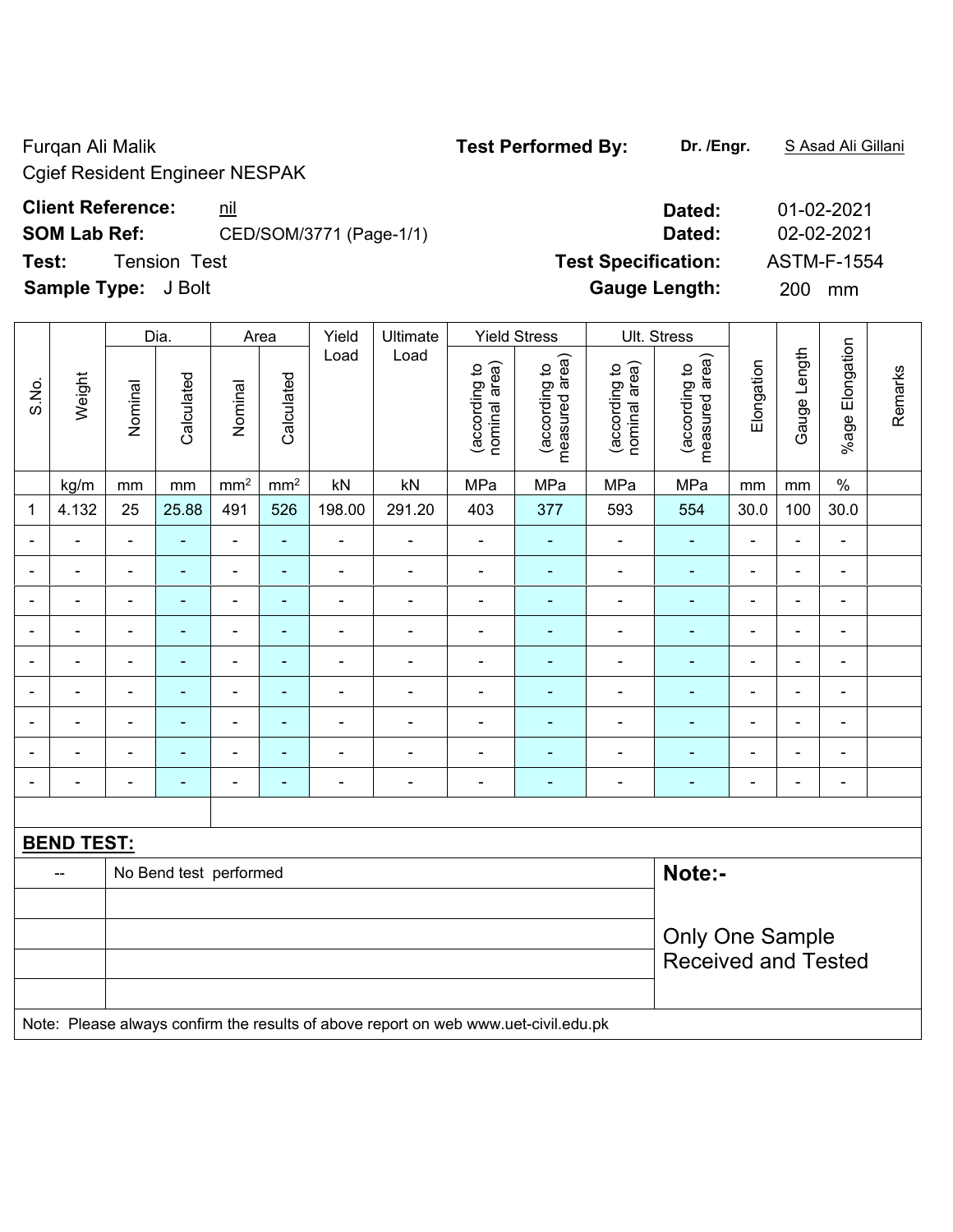Muhammad Riaz **Test Performed By: Dr. /Engr.** S. Asad Ali Gillani

Resident Engineer, ACES, Site Office, RGC DHA Multan, (Rumanza Golf Course)

| <b>Client Reference:</b> | ACES-DHAM-GCRR-273                         | Dated:                     | 01-02-2021        |
|--------------------------|--------------------------------------------|----------------------------|-------------------|
| <b>SOM Lab Ref:</b>      | CED/SOM/3776 (Page-1/1)                    | Dated:                     | 02-02-2021        |
| Test:                    | <b>Tension Test &amp; Bend Test</b>        | <b>Test Specification:</b> | <b>ASTM-A 615</b> |
|                          | <b>Sample Type:</b> Deformed Bar(FF STEEL) | <b>Gauge Length:</b>       | 200 mm            |

|                |                   |                              | Dia.                                                                       |                          | Area            | Yield                    | Ultimate                                                         |                                | <b>Yield Stress</b>             |                                | Ult. Stress                     |                |                |                      |         |
|----------------|-------------------|------------------------------|----------------------------------------------------------------------------|--------------------------|-----------------|--------------------------|------------------------------------------------------------------|--------------------------------|---------------------------------|--------------------------------|---------------------------------|----------------|----------------|----------------------|---------|
| S.No.          | Weight            | Nominal                      | Calculated                                                                 | Nominal                  | Calculated      | Load                     | Load                                                             | (according to<br>nominal area) | (according to<br>measured area) | nominal area)<br>(according to | (according to<br>measured area) | Elongation     | Gauge Length   | Elongation<br>%age I | Remarks |
|                | kg/m              | mm                           | $\,mm$                                                                     | mm <sup>2</sup>          | mm <sup>2</sup> | kN                       | kN                                                               | MPa                            | MPa                             | MPa                            | MPa                             | mm             | mm             | $\%$                 |         |
| 1              | 2.132             | 20                           | 18.61                                                                      | 314                      | 272             | 143.20                   | 194.70                                                           | 456                            | 527                             | 620                            | 716                             | 25.0           | 200            | 12.5                 |         |
| $\overline{2}$ | 2.136             | 20                           | 18.61                                                                      | 314                      | 272             | 143.70                   | 195.20                                                           | 457                            | 529                             | 621                            | 718                             | 27.5           | 200            | 13.8                 |         |
| 3              | 1.538             | 16                           | 15.79                                                                      | 201                      | 196             | 97.90                    | 136.20                                                           | 487                            | 500                             | 677                            | 696                             | 27.5           | 200            | 13.8                 |         |
| 4              | 1.541             | 16                           | 15.81                                                                      | 201                      | 196             | 100.20                   | 138.50                                                           | 498                            | 511                             | 689                            | 706                             | 30.0           | 200            | 15.0                 |         |
|                |                   | $\blacksquare$               | $\blacksquare$                                                             | $\blacksquare$           | $\blacksquare$  | $\blacksquare$           |                                                                  | ä,                             |                                 |                                | $\blacksquare$                  |                | -              | ä,                   |         |
|                |                   |                              | ٠                                                                          | $\blacksquare$           | $\blacksquare$  | $\blacksquare$           | $\blacksquare$                                                   | ä,                             | ÷                               | $\blacksquare$                 | $\blacksquare$                  |                | $\blacksquare$ | $\blacksquare$       |         |
| $\blacksquare$ | $\blacksquare$    | $\blacksquare$               | $\blacksquare$                                                             | $\blacksquare$           | ÷,              | $\blacksquare$           | $\blacksquare$                                                   | $\blacksquare$                 | $\blacksquare$                  | $\blacksquare$                 | $\blacksquare$                  | $\blacksquare$ | ä,             | $\blacksquare$       |         |
|                | ä,                | $\qquad \qquad \blacksquare$ | $\blacksquare$                                                             | $\overline{\phantom{a}}$ | $\blacksquare$  | $\overline{\phantom{0}}$ |                                                                  | $\overline{a}$                 | ÷                               | ۰                              | $\blacksquare$                  |                | $\blacksquare$ | $\blacksquare$       |         |
|                |                   |                              |                                                                            | $\overline{\phantom{0}}$ |                 |                          |                                                                  | $\blacksquare$                 |                                 |                                |                                 |                | $\overline{a}$ | $\overline{a}$       |         |
| $\blacksquare$ |                   | $\blacksquare$               | $\blacksquare$                                                             | $\blacksquare$           | $\blacksquare$  | $\blacksquare$           | $\overline{a}$                                                   |                                | ۳                               | ÷                              | $\overline{\phantom{0}}$        | $\blacksquare$ | $\blacksquare$ | $\blacksquare$       |         |
|                |                   |                              |                                                                            |                          |                 |                          |                                                                  |                                |                                 |                                |                                 |                |                |                      |         |
|                | <b>BEND TEST:</b> |                              |                                                                            |                          |                 |                          |                                                                  |                                |                                 |                                |                                 |                |                |                      |         |
|                | 20mm              |                              | Note:-<br>Sample bend through 180 degrees Satisfactorily without any crack |                          |                 |                          |                                                                  |                                |                                 |                                |                                 |                |                |                      |         |
|                | 16mm              |                              |                                                                            |                          |                 |                          | Sample bend through 180 degrees Satisfactorily without any crack |                                |                                 |                                |                                 |                |                |                      |         |
|                |                   |                              |                                                                            |                          |                 |                          |                                                                  |                                |                                 |                                | <b>Only Six Samples</b>         |                |                |                      |         |
|                |                   |                              |                                                                            |                          |                 |                          |                                                                  |                                |                                 |                                | <b>Received and Tested</b>      |                |                |                      |         |
|                |                   |                              |                                                                            |                          |                 |                          |                                                                  |                                |                                 |                                |                                 |                |                |                      |         |

Note: Please always confirm the results of above report on web www.uet-civil.edu.pk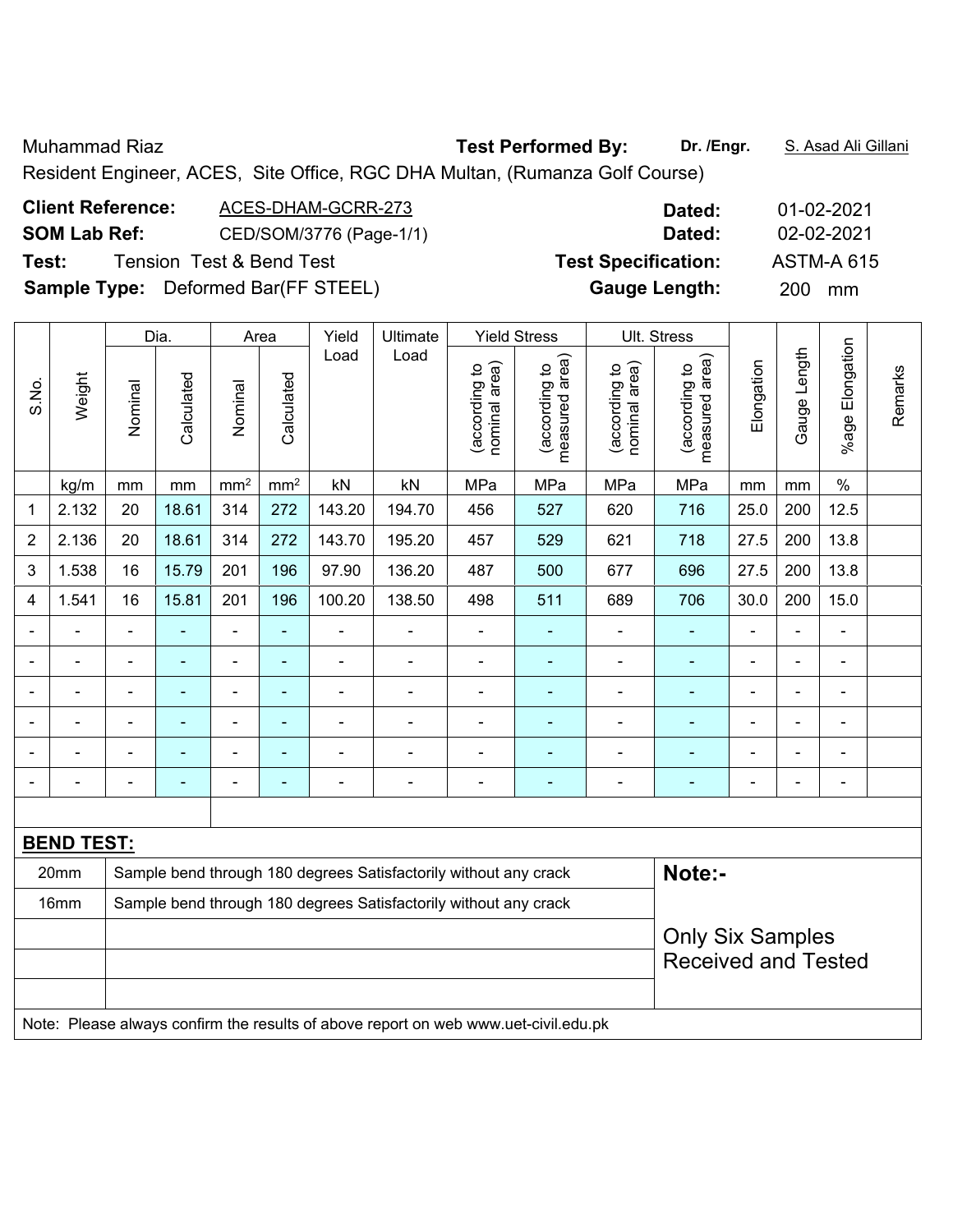Material Engineer, DHA Multan

## **Client Reference:** 701/97/P&D/DHA Dated: 02-02-2021 **SOM Lab Ref:** CED/SOM/3777 (Page-1/1) **Dated:** 02-02-2021 **Test:** Tension Test **Test Specification:** ASTM-F-1554 **Sample Type:** Anchor Bolt **Gauge Length:** 200 mm

|              |                   |                                                                                     | Ult. Stress<br>Dia.<br><b>Yield Stress</b><br>Area<br>Yield<br>Ultimate |                 |                          |                              |                |                                |                                 |                                |                                 |                          |                          |                              |         |
|--------------|-------------------|-------------------------------------------------------------------------------------|-------------------------------------------------------------------------|-----------------|--------------------------|------------------------------|----------------|--------------------------------|---------------------------------|--------------------------------|---------------------------------|--------------------------|--------------------------|------------------------------|---------|
| S.No.        | Weight            | Nominal                                                                             | Calculated                                                              | Nominal         | Calculated               | Load                         | Load           | nominal area)<br>(according to | (according to<br>measured area) | (according to<br>nominal area) | measured area)<br>(according to | Elongation               | Gauge Length             | %age Elongation              | Remarks |
|              | kg/m              | mm                                                                                  | mm                                                                      | mm <sup>2</sup> | mm <sup>2</sup>          | kN                           | kN             | MPa                            | MPa                             | MPa                            | MPa                             | mm                       | mm                       | $\%$                         |         |
| $\mathbf{1}$ | 3.981             | 25                                                                                  | 25.41                                                                   | 491             | 507                      | 196.70                       | 299.70         | 401                            | 388                             | 611                            | 592                             | 42.5                     | 200                      | 21.3                         |         |
|              |                   | $\blacksquare$                                                                      | ä,                                                                      | $\blacksquare$  |                          | ÷,                           | $\blacksquare$ | $\blacksquare$                 |                                 | $\frac{1}{2}$                  | $\blacksquare$                  | $\blacksquare$           | $\blacksquare$           | $\blacksquare$               |         |
|              | $\blacksquare$    | $\blacksquare$                                                                      | ÷                                                                       | $\blacksquare$  | $\blacksquare$           | ÷,                           | $\blacksquare$ | $\blacksquare$                 | $\blacksquare$                  | ÷,                             | $\frac{1}{2}$                   | $\blacksquare$           | $\blacksquare$           | $\blacksquare$               |         |
|              | $\blacksquare$    | $\blacksquare$                                                                      | $\blacksquare$                                                          | $\blacksquare$  | ٠                        | $\qquad \qquad \blacksquare$ | $\blacksquare$ | $\blacksquare$                 | ۰                               | $\overline{\phantom{a}}$       | $\blacksquare$                  | $\blacksquare$           | $\blacksquare$           | $\blacksquare$               |         |
|              | $\blacksquare$    | ä,                                                                                  | ÷,                                                                      | $\blacksquare$  | ۰                        | $\qquad \qquad \blacksquare$ | $\blacksquare$ | $\blacksquare$                 | $\blacksquare$                  | $\qquad \qquad \blacksquare$   | $\blacksquare$                  | $\blacksquare$           | $\blacksquare$           | $\overline{\phantom{0}}$     |         |
|              |                   | L,                                                                                  | ä,                                                                      | $\blacksquare$  | ۰                        | ÷,                           | $\blacksquare$ | $\blacksquare$                 | $\blacksquare$                  | ÷,                             | ä,                              | ÷,                       | $\blacksquare$           | $\qquad \qquad \blacksquare$ |         |
|              |                   |                                                                                     | ۰                                                                       |                 |                          | $\overline{\phantom{0}}$     | $\blacksquare$ | $\blacksquare$                 | ۰                               | $\overline{\phantom{0}}$       | $\blacksquare$                  | $\overline{a}$           | $\overline{\phantom{0}}$ |                              |         |
|              |                   | $\overline{\phantom{a}}$                                                            | ۰                                                                       | $\blacksquare$  | $\blacksquare$           | $\blacksquare$               | $\blacksquare$ | $\blacksquare$                 | $\blacksquare$                  | $\overline{a}$                 | $\blacksquare$                  | $\blacksquare$           | $\blacksquare$           | $\blacksquare$               |         |
|              |                   | $\blacksquare$                                                                      | ÷                                                                       | $\blacksquare$  | $\overline{\phantom{0}}$ | $\blacksquare$               | ä,             | $\blacksquare$                 | ۰                               | $\overline{a}$                 | $\blacksquare$                  | $\overline{\phantom{a}}$ | $\overline{\phantom{a}}$ | $\blacksquare$               |         |
|              |                   | Ē,                                                                                  | ۰                                                                       | $\blacksquare$  | ÷                        | $\blacksquare$               | $\blacksquare$ | $\blacksquare$                 | ۰                               | $\overline{a}$                 | $\blacksquare$                  | $\blacksquare$           | $\overline{\phantom{a}}$ | $\qquad \qquad \blacksquare$ |         |
|              |                   |                                                                                     |                                                                         |                 |                          |                              |                |                                |                                 |                                |                                 |                          |                          |                              |         |
|              | <b>BEND TEST:</b> |                                                                                     |                                                                         |                 |                          |                              |                |                                |                                 |                                |                                 |                          |                          |                              |         |
|              |                   |                                                                                     | No Bend test performed                                                  |                 |                          |                              |                |                                |                                 |                                | Note:-                          |                          |                          |                              |         |
|              |                   |                                                                                     |                                                                         |                 |                          |                              |                |                                |                                 |                                |                                 |                          |                          |                              |         |
|              |                   | <b>Only One Sample</b>                                                              |                                                                         |                 |                          |                              |                |                                |                                 |                                |                                 |                          |                          |                              |         |
|              |                   |                                                                                     |                                                                         |                 |                          |                              |                |                                |                                 |                                | <b>Received and Tested</b>      |                          |                          |                              |         |
|              |                   |                                                                                     |                                                                         |                 |                          |                              |                |                                |                                 |                                |                                 |                          |                          |                              |         |
|              |                   | Note: Please always confirm the results of above report on web www.uet-civil.edu.pk |                                                                         |                 |                          |                              |                |                                |                                 |                                |                                 |                          |                          |                              |         |

#### Kamran Sandhu **Test Performed By:** Dr. /Engr. **SAsad Ali Gillani** Camran Sandhu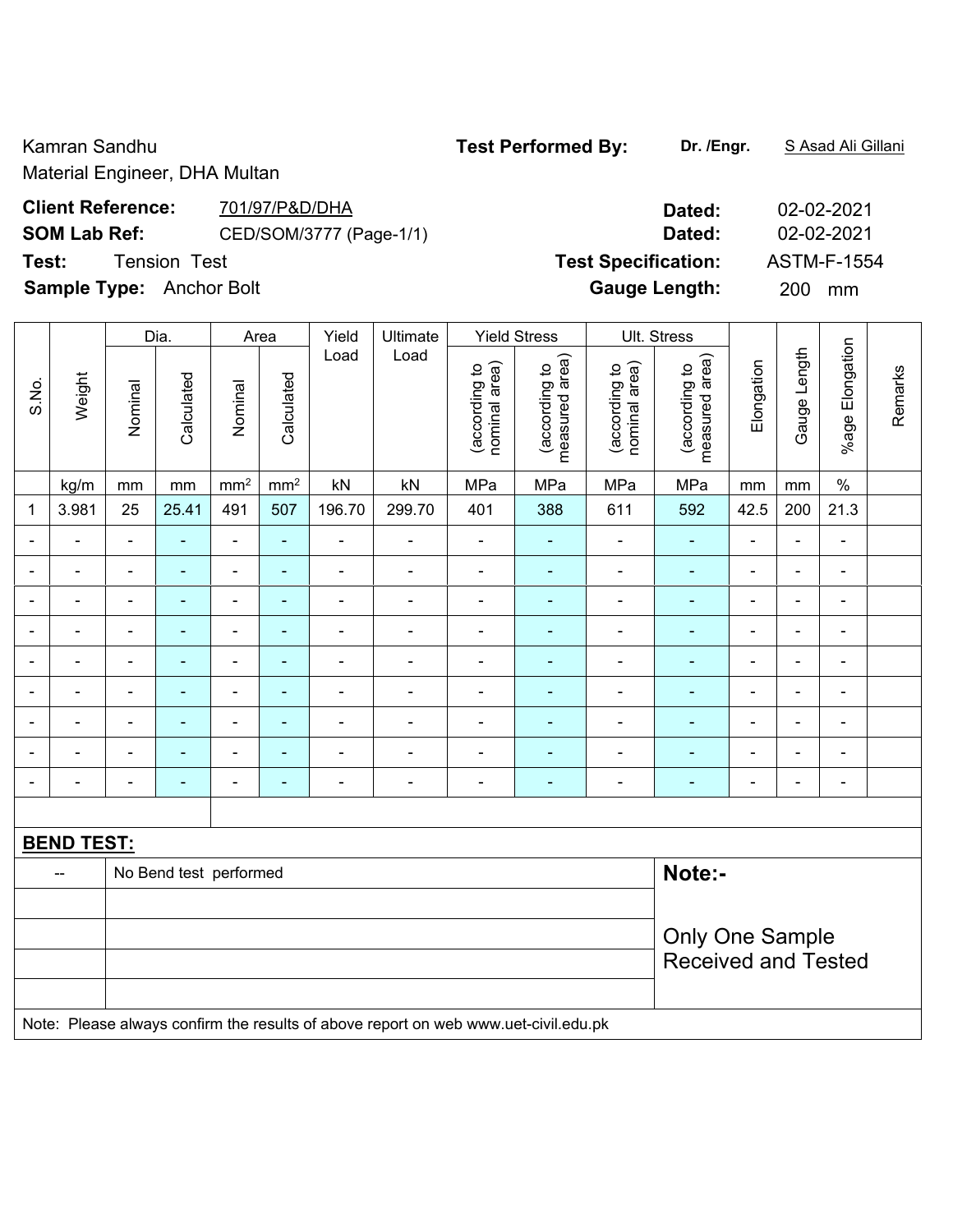Sajid Khawaja **Test Performed By: Dr. /Engr.** S. Asad Ali Gillani Resident Engineer, EA Consulting (Pvt) Ltd.

#### **Client Reference:** EA/FGEHA/LHE/093 **Dated:** 02-02-2021 **Dated:** 02-02-2021

**Test:** Tension Test & Bend Test **Test Specification: Gauge Length:** 8 inch **Sample Type:** Deformed Bar

| <b>SOM Lab</b><br>Ref: | 3763(Page-<br>1/1) |
|------------------------|--------------------|
| Dated:                 | 02-02-202          |
| ASTM-A-615             |                    |

|                          |                   |                          | Dia.<br>Yield<br>Ultimate<br><b>Yield Stress</b><br>Ult. Stress<br>Area |                 |                 |                |                                                                                     |                                |                                 |                                |                                 |                |                |                       |         |
|--------------------------|-------------------|--------------------------|-------------------------------------------------------------------------|-----------------|-----------------|----------------|-------------------------------------------------------------------------------------|--------------------------------|---------------------------------|--------------------------------|---------------------------------|----------------|----------------|-----------------------|---------|
| S.No.                    | Weight            | Nominal                  | Calculated                                                              | Nominal         | Calculated      | Load           | Load                                                                                | nominal area)<br>(according to | (according to<br>measured area) | nominal area)<br>(according to | (according to<br>measured area) | Elongation     | Gauge Length   | Elongation<br>$%$ age | Remarks |
|                          | lb/ft             | $\#$                     | in                                                                      | in <sup>2</sup> | in <sup>2</sup> | Tons           | Tons                                                                                | psi                            | psi                             | psi                            | psi                             | in             | in             | $\frac{0}{0}$         |         |
| 1                        | 2.657             | 8                        | 0.997                                                                   | 0.79            | 0.781           | 27.32          | 35.70                                                                               | 76270                          | 77150                           | 99660                          | 100810                          | 1.00           | 8.0            | 12.5                  |         |
| $\overline{2}$           | 2.642             | 8                        | 0.994                                                                   | 0.79            | 0.776           | 30.22          | 37.31                                                                               | 84380                          | 85900                           | 104160                         | 106040                          | 1.00           | 8.0            | 12.5                  |         |
| 3                        | 2.666             | 8                        | 0.998                                                                   | 0.79            | 0.783           | 29.05          | 37.41                                                                               | 81110                          | 81830                           | 104440                         | 105380                          | 1.20           | 8.0            | 15.0                  |         |
|                          |                   | $\overline{\phantom{0}}$ | $\blacksquare$                                                          | $\blacksquare$  |                 |                | ÷                                                                                   |                                |                                 |                                | $\blacksquare$                  | $\blacksquare$ |                | $\blacksquare$        |         |
|                          | $\blacksquare$    |                          |                                                                         | $\blacksquare$  |                 |                |                                                                                     | $\blacksquare$                 |                                 |                                |                                 | L,             |                | $\blacksquare$        |         |
| $\overline{\phantom{0}}$ | $\blacksquare$    | $\blacksquare$           | $\blacksquare$                                                          | $\blacksquare$  |                 | $\blacksquare$ | i.                                                                                  | $\blacksquare$                 | $\blacksquare$                  | $\blacksquare$                 | $\blacksquare$                  | $\blacksquare$ |                | $\blacksquare$        |         |
| $\blacksquare$           | $\blacksquare$    | ä,                       | ÷,                                                                      | $\blacksquare$  | ۰               | Ē,             | Ē,                                                                                  | $\blacksquare$                 |                                 | ä,                             | ۰                               | $\blacksquare$ | $\blacksquare$ | $\blacksquare$        |         |
| $\blacksquare$           | $\blacksquare$    | $\blacksquare$           | ۰                                                                       | $\blacksquare$  | $\blacksquare$  | $\blacksquare$ | $\blacksquare$                                                                      | $\blacksquare$                 | $\blacksquare$                  | $\blacksquare$                 | $\blacksquare$                  | $\blacksquare$ | $\blacksquare$ | $\blacksquare$        |         |
|                          | $\blacksquare$    | $\blacksquare$           | ۰                                                                       | $\blacksquare$  | ۰               | $\blacksquare$ | Ē,                                                                                  | $\overline{a}$                 | $\blacksquare$                  | $\blacksquare$                 | $\blacksquare$                  | $\blacksquare$ | $\blacksquare$ | $\blacksquare$        |         |
|                          | $\blacksquare$    | $\blacksquare$           | ÷,                                                                      | $\blacksquare$  | ۰               | $\blacksquare$ | ä,                                                                                  | $\blacksquare$                 | $\blacksquare$                  | $\blacksquare$                 | $\blacksquare$                  | $\blacksquare$ |                | $\blacksquare$        |         |
|                          |                   |                          |                                                                         |                 |                 |                |                                                                                     |                                |                                 |                                |                                 |                |                |                       |         |
|                          | <b>BEND TEST:</b> |                          |                                                                         |                 |                 |                |                                                                                     |                                |                                 |                                |                                 |                |                |                       |         |
|                          | # 8               |                          |                                                                         |                 |                 |                | Sample bend through 180 degrees Satisfactorily without any crack                    |                                |                                 |                                | Note:-                          |                |                |                       |         |
|                          |                   |                          |                                                                         |                 |                 |                |                                                                                     |                                |                                 |                                |                                 |                |                |                       |         |
|                          |                   |                          |                                                                         |                 |                 |                |                                                                                     |                                |                                 |                                | <b>Only Four Samples</b>        |                |                |                       |         |
|                          |                   |                          |                                                                         |                 |                 |                |                                                                                     |                                |                                 |                                | <b>Received and Tested</b>      |                |                |                       |         |
|                          |                   |                          |                                                                         |                 |                 |                |                                                                                     |                                |                                 |                                |                                 |                |                |                       |         |
|                          |                   |                          |                                                                         |                 |                 |                | Note: Please always confirm the results of above report on web www.uet-civil.edu.pk |                                |                                 |                                |                                 |                |                |                       |         |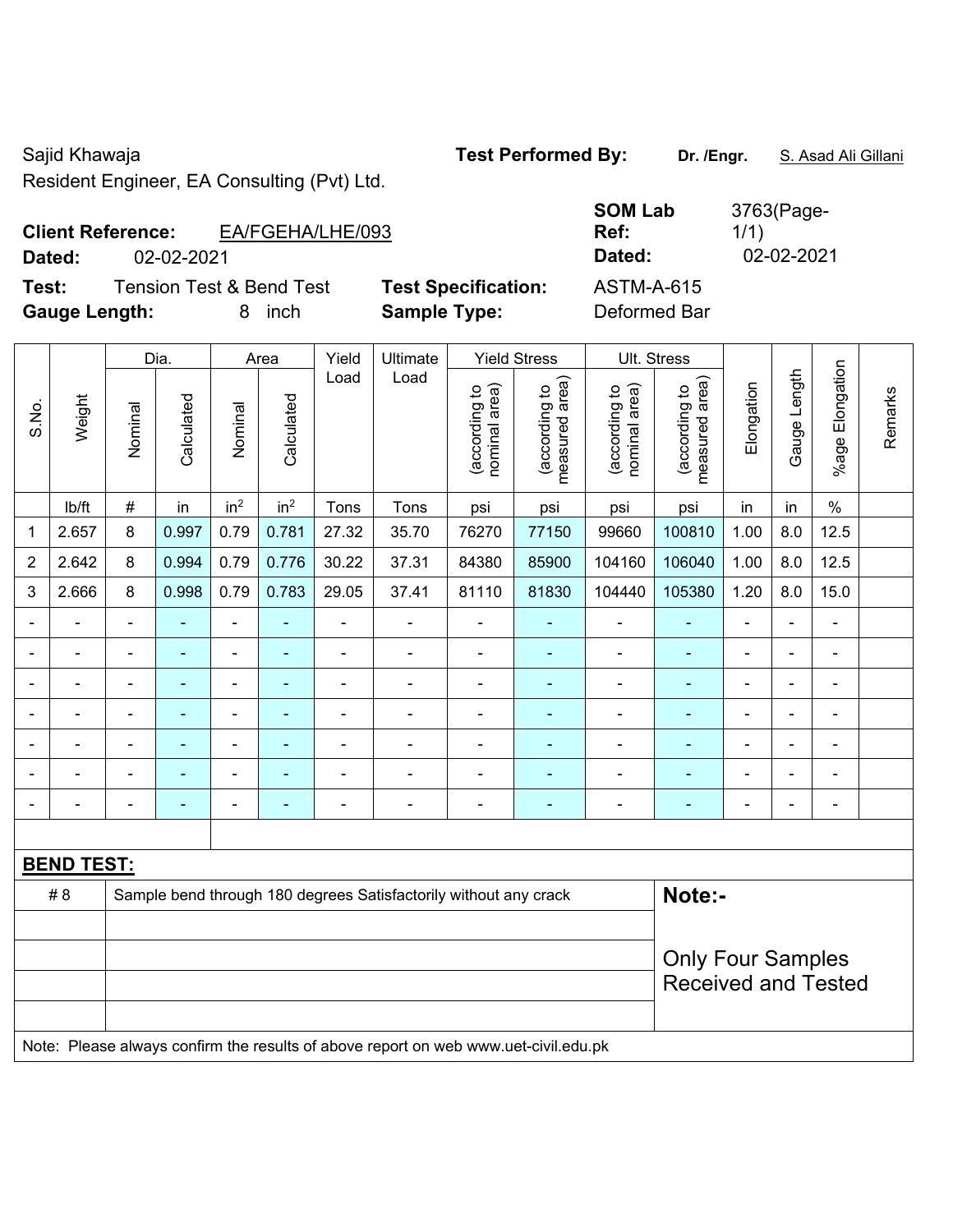#### Project Manager **Test Performed By:** Dr. /Engr. **S. Asad Ali Gillani** And Dr. /Engr. **S. Asad Ali Gillani**

Q-Links Property Management Pvt. Ltd (Const. at Bronalway Height-3)

| <b>Client Reference:</b><br>nil              | <b>SOM Lab</b><br>Ref:                          | 3764(Page-<br>1/1) |
|----------------------------------------------|-------------------------------------------------|--------------------|
| 13-01-2021<br>Dated:                         | Dated:                                          | 01-02-2021         |
| <b>Tension Test &amp; Bend Test</b><br>Test: | <b>Test Specification:</b><br><b>ASTM-A-615</b> |                    |
| <b>Gauge Length:</b><br>inch<br>8            | <b>Sample Type:</b><br>Deformed Bar             |                    |

|                |                                                                                     |                                                                  | Dia.       |                 | Area            | Yield          | Ultimate                                                         |                                | <b>Yield Stress</b>                         |                                | Ult. Stress                     |                |                |                          |         |
|----------------|-------------------------------------------------------------------------------------|------------------------------------------------------------------|------------|-----------------|-----------------|----------------|------------------------------------------------------------------|--------------------------------|---------------------------------------------|--------------------------------|---------------------------------|----------------|----------------|--------------------------|---------|
| S.No.          | Weight                                                                              | Nominal                                                          | Calculated | Nominal         | Calculated      | Load           | Load                                                             | nominal area)<br>(according to | (according to<br>measured area)<br>measured | nominal area)<br>(according to | (according to<br>measured area) | Elongation     | Gauge Length   | Elongation<br>$%$ age    | Remarks |
|                | lb/ft                                                                               | $\#$                                                             | in         | in <sup>2</sup> | in <sup>2</sup> | Tons           | Tons                                                             | psi                            | psi                                         | psi                            | psi                             | in             | in             | $\%$                     |         |
| 1              | 2.646                                                                               | 8                                                                | 0.995      | 0.79            | 0.778           | 25.86          | 38.63                                                            | 72200                          | 73310                                       | 107860                         | 109520                          | 1.10           | 8.0            | 13.8                     |         |
| $\overline{2}$ | 1.475                                                                               | 6                                                                | 0.743      | 0.44            | 0.433           | 14.73          | 19.44                                                            | 73830                          | 75030                                       | 97440                          | 99010                           | 1.50           | 8.0            | 18.8                     |         |
| $\mathfrak{S}$ | 0.681                                                                               | 4                                                                | 0.505      | 0.20            | 0.200           | 6.70           | 9.38                                                             | 73850                          | 73850                                       | 103420                         | 103420                          | 1.40           | 8.0            | 17.5                     |         |
|                |                                                                                     | $\blacksquare$                                                   | ä,         | ÷,              | ۰               | ä,             | $\blacksquare$                                                   | $\blacksquare$                 | $\blacksquare$                              | $\blacksquare$                 | $\blacksquare$                  | $\blacksquare$ | ä,             | $\overline{\phantom{a}}$ |         |
|                | ÷,                                                                                  | ä,                                                               | ÷,         | $\blacksquare$  | ÷,              | ä,             | ÷,                                                               | $\blacksquare$                 | ÷,                                          | $\blacksquare$                 | ÷,                              | $\blacksquare$ | ÷,             | $\blacksquare$           |         |
|                | $\blacksquare$                                                                      | $\blacksquare$                                                   | ÷,         | ÷,              | ۰               | $\blacksquare$ | $\blacksquare$                                                   | $\blacksquare$                 | $\blacksquare$                              | $\blacksquare$                 | ÷,                              | $\blacksquare$ | ä,             | $\blacksquare$           |         |
|                |                                                                                     |                                                                  |            | $\blacksquare$  |                 |                |                                                                  |                                | ٠                                           | $\blacksquare$                 | ٠                               |                |                | Ē,                       |         |
|                |                                                                                     |                                                                  |            |                 |                 |                |                                                                  |                                |                                             |                                |                                 |                |                |                          |         |
|                |                                                                                     |                                                                  |            |                 |                 |                | $\blacksquare$                                                   |                                |                                             |                                |                                 |                |                |                          |         |
| $\blacksquare$ |                                                                                     | $\overline{\phantom{0}}$                                         | ۰          | $\overline{a}$  | ۰               | $\overline{a}$ | $\overline{\phantom{0}}$                                         | $\blacksquare$                 | ٠                                           | -                              | $\overline{\phantom{0}}$        | $\blacksquare$ | $\blacksquare$ | ٠                        |         |
|                |                                                                                     |                                                                  |            |                 |                 |                |                                                                  |                                |                                             |                                |                                 |                |                |                          |         |
|                | <b>BEND TEST:</b>                                                                   |                                                                  |            |                 |                 |                |                                                                  |                                |                                             |                                |                                 |                |                |                          |         |
|                | # 8                                                                                 |                                                                  |            |                 |                 |                | Sample bend through 180 degrees Satisfactorily without any crack |                                |                                             |                                | Note:-                          |                |                |                          |         |
|                | #6                                                                                  | Sample bend through 180 degrees Satisfactorily without any crack |            |                 |                 |                |                                                                  |                                |                                             |                                |                                 |                |                |                          |         |
|                | #4                                                                                  |                                                                  |            |                 |                 |                | Sample bend through 180 degrees Satisfactorily without any crack |                                |                                             |                                | <b>Only Six Samples</b>         |                |                |                          |         |
|                |                                                                                     |                                                                  |            |                 |                 |                |                                                                  |                                |                                             |                                | <b>Received and Tested</b>      |                |                |                          |         |
|                |                                                                                     |                                                                  |            |                 |                 |                |                                                                  |                                |                                             |                                |                                 |                |                |                          |         |
|                | Note: Please always confirm the results of above report on web www.uet-civil.edu.pk |                                                                  |            |                 |                 |                |                                                                  |                                |                                             |                                |                                 |                |                |                          |         |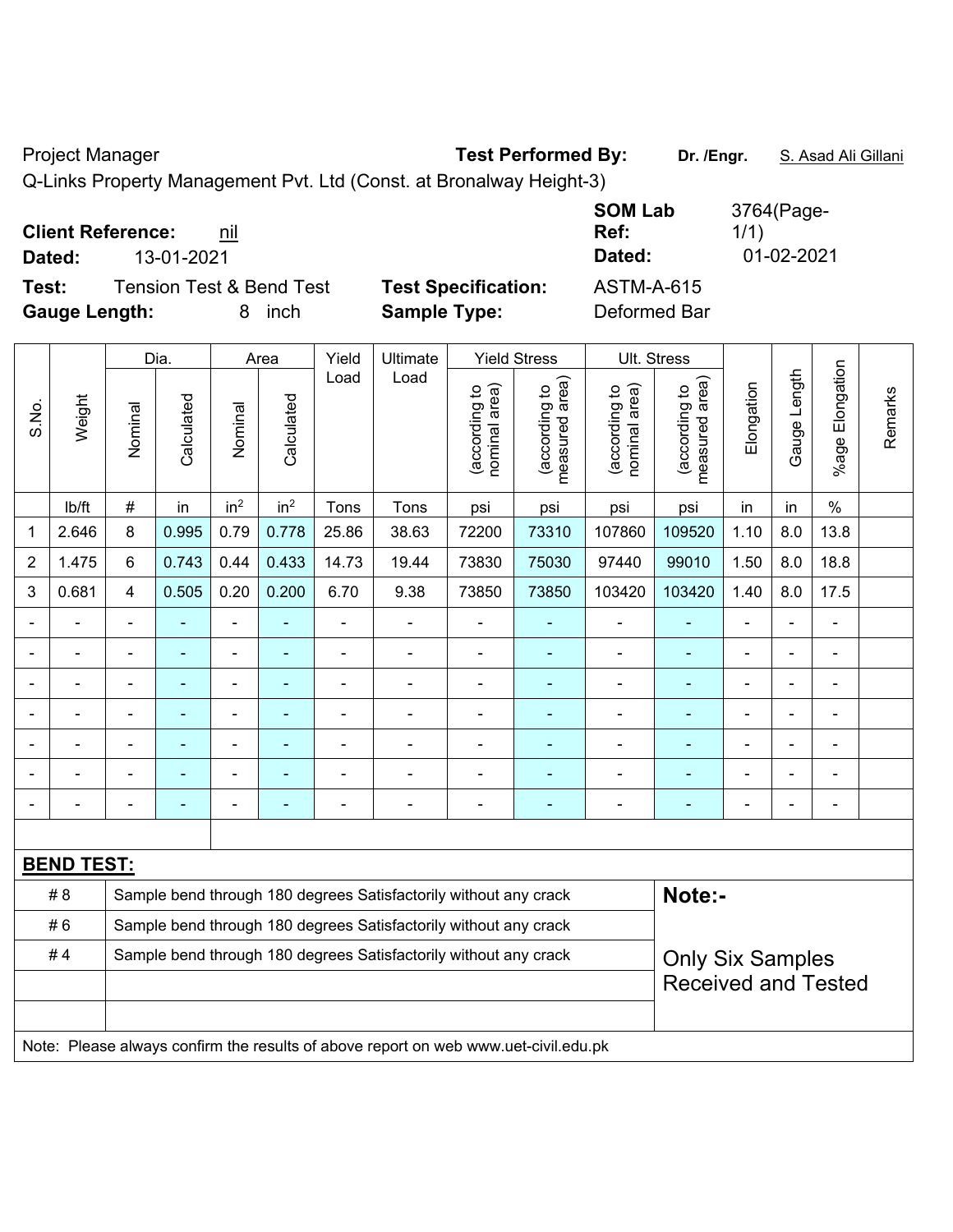Syed Asad Ali **Test Performed By:** Dr. /Engr. **S. Asad Ali Gillani** Assembly Controller and Ali Gillani

Design Manager, Stallion Engineering (SRA Gate House DHA Multan)

| <b>Client Reference:</b> |                     | DHA/MG/223/MT/02 |                            | <b>SOM Lab</b><br>Ref: | 3766 (Page-<br>1/1) |
|--------------------------|---------------------|------------------|----------------------------|------------------------|---------------------|
| Dated:                   | 15-01-2021          |                  |                            | Dated:                 | 02-02-2021          |
| Test:                    | <b>Tension Test</b> |                  | <b>Test Specification:</b> | <b>ASTM-A-615</b>      |                     |
| <b>Gauge Length:</b>     |                     | inch             | <b>Sample Type:</b>        | Deformed Bar           |                     |

|                |                                                                                     |                                                       | Dia.                     |                              | Area            | Yield          | Ultimate       |                                | <b>Yield Stress</b>             |                                | Ult. Stress                     |                              |                |                          |         |
|----------------|-------------------------------------------------------------------------------------|-------------------------------------------------------|--------------------------|------------------------------|-----------------|----------------|----------------|--------------------------------|---------------------------------|--------------------------------|---------------------------------|------------------------------|----------------|--------------------------|---------|
| S.No.          | Weight                                                                              | Nominal                                               | Calculated               | Nominal                      | Calculated      | Load           | Load           | (according to<br>nominal area) | (according to<br>measured area) | (according to<br>nominal area) | measured area)<br>(according to | Elongation                   | Gauge Length   | %age Elongation          | Remarks |
|                | lb/ft                                                                               | $\#$                                                  | in                       | in <sup>2</sup>              | in <sup>2</sup> | Tons           | Tons           | psi                            | psi                             | psi                            | psi                             | in                           | in             | $\%$                     |         |
| 1              | 1.466                                                                               | 6                                                     | 0.741                    | 0.44                         | 0.431           | 13.99          | 19.37          | 70100                          | 71570                           | 97080                          | 99110                           | 1.30                         | 8.0            | 16.3                     |         |
| $\overline{2}$ | 1.098                                                                               | 5                                                     | 0.641                    | 0.31                         | 0.323           | 11.47          | 14.63          | 81590                          | 78310                           | 104070                         | 99880                           | 1.00                         | 8.0            | 12.5                     |         |
| 3              | 0.586                                                                               | 4                                                     | 0.468                    | 0.20                         | 0.172           | 6.39           | 8.18           | 70480                          | 81960                           | 90150                          | 104830                          | 1.10                         | 8.0            | 13.8                     |         |
| $\blacksquare$ |                                                                                     | $\blacksquare$                                        | $\overline{\phantom{0}}$ | $\qquad \qquad \blacksquare$ | $\blacksquare$  | $\blacksquare$ | $\blacksquare$ | $\blacksquare$                 | ۰                               | $\blacksquare$                 | $\blacksquare$                  | $\blacksquare$               | ÷,             | $\blacksquare$           |         |
| ä,             | $\blacksquare$                                                                      | $\blacksquare$                                        | $\blacksquare$           | $\frac{1}{2}$                | ä,              | ä,             | $\blacksquare$ | $\blacksquare$                 | $\blacksquare$                  | $\overline{\phantom{a}}$       | ÷,                              | $\blacksquare$               | ÷,             | $\blacksquare$           |         |
| $\blacksquare$ | $\blacksquare$                                                                      | $\blacksquare$                                        | ۰                        | $\blacksquare$               | $\overline{a}$  | ä,             | $\blacksquare$ | $\overline{\phantom{0}}$       | $\blacksquare$                  | $\qquad \qquad \blacksquare$   | $\overline{\phantom{0}}$        | $\qquad \qquad \blacksquare$ | ۰              | $\overline{\phantom{a}}$ |         |
| $\blacksquare$ | $\blacksquare$                                                                      | $\blacksquare$                                        | $\blacksquare$           | $\frac{1}{2}$                | $\blacksquare$  | ä,             | $\blacksquare$ | $\blacksquare$                 | $\blacksquare$                  | $\blacksquare$                 | ÷                               | ä,                           | $\blacksquare$ | $\blacksquare$           |         |
|                |                                                                                     |                                                       | ۰                        | $\blacksquare$               | Ē.              | L,             | $\overline{a}$ | $\blacksquare$                 | $\blacksquare$                  | Ē,                             |                                 | Ē,                           | $\blacksquare$ | L,                       |         |
|                |                                                                                     |                                                       | ۰                        | ä,                           |                 |                | $\blacksquare$ | $\blacksquare$                 | $\blacksquare$                  |                                |                                 |                              | $\blacksquare$ | $\blacksquare$           |         |
| $\blacksquare$ | $\blacksquare$                                                                      | $\blacksquare$                                        | ۰                        | $\blacksquare$               | ÷               | ä,             | $\blacksquare$ | $\blacksquare$                 | $\blacksquare$                  | ٠                              | $\overline{\phantom{0}}$        | $\blacksquare$               | ۰              | $\blacksquare$           |         |
|                |                                                                                     |                                                       |                          |                              |                 |                |                |                                |                                 |                                |                                 |                              |                |                          |         |
|                | <b>BEND TEST:</b>                                                                   |                                                       |                          |                              |                 |                |                |                                |                                 |                                |                                 |                              |                |                          |         |
|                | --                                                                                  | Note:-<br>No Bend test performed                      |                          |                              |                 |                |                |                                |                                 |                                |                                 |                              |                |                          |         |
|                |                                                                                     |                                                       |                          |                              |                 |                |                |                                |                                 |                                |                                 |                              |                |                          |         |
|                |                                                                                     | <b>Only Two Samples</b><br><b>Received and Tested</b> |                          |                              |                 |                |                |                                |                                 |                                |                                 |                              |                |                          |         |
|                | Note: Please always confirm the results of above report on web www.uet-civil.edu.pk |                                                       |                          |                              |                 |                |                |                                |                                 |                                |                                 |                              |                |                          |         |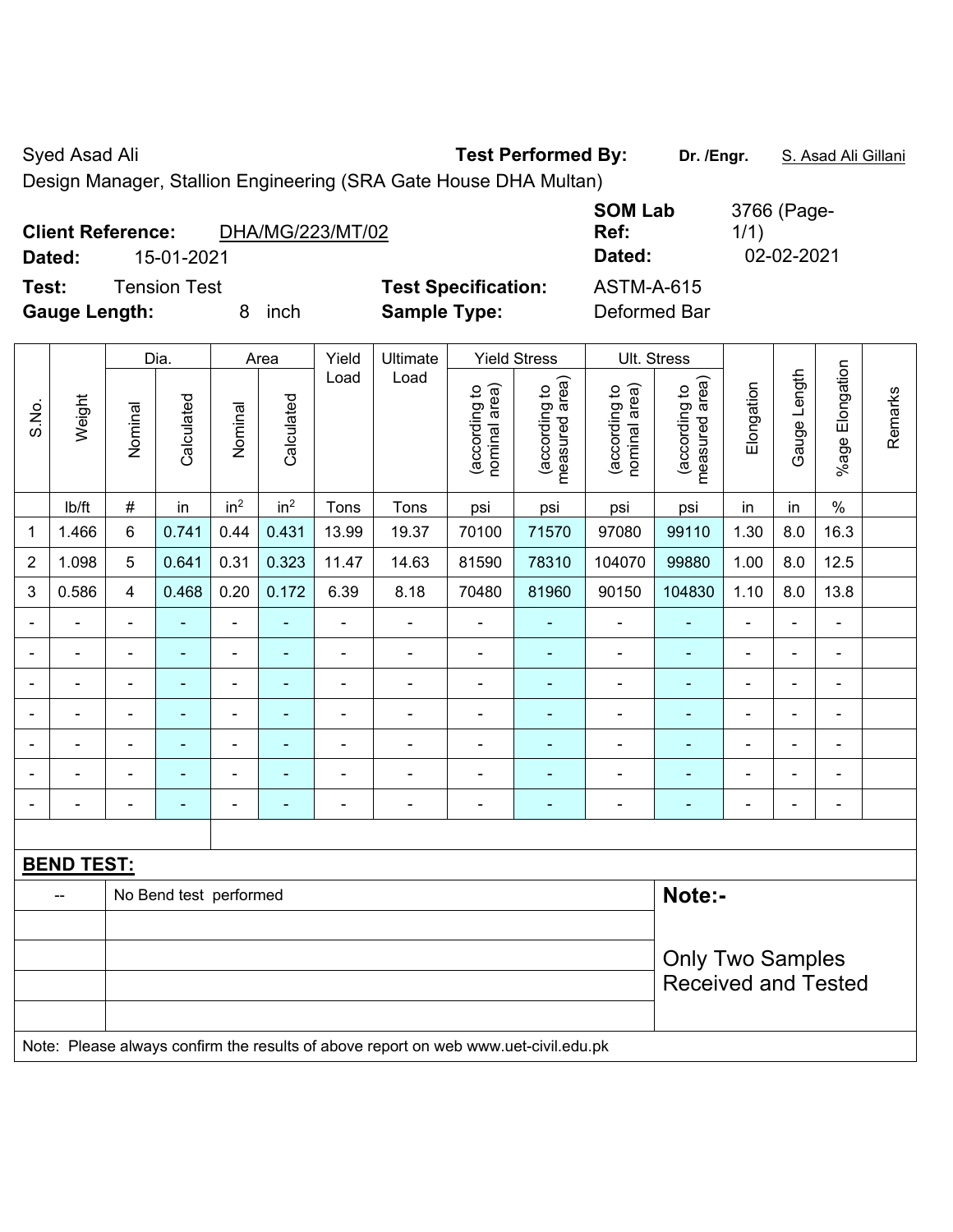Shoaib Riaz **Test Performed By: Dr. /Engr.** S. Asas Ali Gillani

Project Incharge, Royal Orchard Sahiwal

# **Client Reference:** HRL/ROS/2021/062

**Test:** Tension Test & Bend Test **Test Specification:** ASTM-A-615 **Gauge Length:** 8 inch **Sample Type:** Deformed Bar (PAK Steel)

**SOM Lab Ref:**  3768(Page-1/1) **Dated:** 03-02-2021 **Dated:** 03-02-2021

|                |                   |                           | Dia.           |                              | Area            | Yield          | Ultimate                                                                            |                                | <b>Yield Stress</b>             |                                | Ult. Stress                     |                |                |                          |         |
|----------------|-------------------|---------------------------|----------------|------------------------------|-----------------|----------------|-------------------------------------------------------------------------------------|--------------------------------|---------------------------------|--------------------------------|---------------------------------|----------------|----------------|--------------------------|---------|
| S.No.          | Weight            | Nominal                   | Calculated     | Nominal                      | Calculated      | Load           | Load                                                                                | nominal area)<br>(according to | (according to<br>measured area) | nominal area)<br>(according to | measured area)<br>(according to | Elongation     | Gauge Length   | %age Elongation          | Remarks |
|                | Ib/ft             | $\#$                      | in             | in <sup>2</sup>              | in <sup>2</sup> | Tons           | Tons                                                                                | psi                            | psi                             | psi                            | psi                             | in             | in             | $\frac{0}{0}$            |         |
| 1              | 1.526             | 6                         | 0.755          | 0.44                         | 0.448           | 14.78          | 19.08                                                                               | 74090                          | 72770                           | 95650                          | 93940                           | 1.50           | 8.0            | 18.8                     |         |
| $\overline{2}$ | 1.522             | 6                         | 0.754          | 0.44                         | 0.447           | 14.85          | 19.03                                                                               | 74450                          | 73280                           | 95400                          | 93900                           | 1.40           | 8.0            | 17.5                     |         |
|                |                   |                           |                | ä,                           |                 |                |                                                                                     |                                |                                 |                                |                                 |                |                | ä,                       |         |
|                |                   |                           | $\blacksquare$ | ÷                            |                 |                | ÷                                                                                   | $\blacksquare$                 | ÷                               | ÷                              | ä,                              |                | $\blacksquare$ | ÷                        |         |
| $\blacksquare$ |                   |                           | ÷              | $\qquad \qquad \blacksquare$ |                 | $\blacksquare$ | ÷,                                                                                  | $\blacksquare$                 | ٠                               | $\overline{\phantom{a}}$       | ä,                              | $\blacksquare$ | $\blacksquare$ | ÷                        |         |
|                |                   |                           | ٠              | $\blacksquare$               | $\overline{a}$  |                | ÷                                                                                   | $\overline{a}$                 | ÷                               | $\blacksquare$                 | ۰                               | ÷              | $\blacksquare$ | $\overline{\phantom{a}}$ |         |
|                | $\blacksquare$    | $\blacksquare$            | ä,             | $\blacksquare$               | $\blacksquare$  | L,             | ÷                                                                                   | $\blacksquare$                 | ٠                               | $\blacksquare$                 | ÷,                              | $\blacksquare$ | $\blacksquare$ | $\blacksquare$           |         |
|                | $\blacksquare$    | $\blacksquare$            | $\blacksquare$ | $\blacksquare$               |                 | $\blacksquare$ | ÷                                                                                   | $\blacksquare$                 | ä,                              | ä,                             | ÷,                              | $\blacksquare$ | $\blacksquare$ | ä,                       |         |
|                |                   |                           |                | ÷                            |                 |                |                                                                                     |                                |                                 |                                | $\blacksquare$                  |                |                |                          |         |
|                |                   | $\blacksquare$            |                | ÷                            | ٠               | L,             | ÷                                                                                   | $\blacksquare$                 | ÷                               |                                | ä,                              |                | $\blacksquare$ | ä,                       |         |
|                |                   |                           |                |                              |                 |                |                                                                                     |                                |                                 |                                |                                 |                |                |                          |         |
|                | <b>BEND TEST:</b> |                           |                |                              |                 |                |                                                                                     |                                |                                 |                                |                                 |                |                |                          |         |
|                | #6                |                           |                |                              |                 |                | Sample bend through 180 degrees Satisfactorily without any crack                    |                                |                                 |                                | Note:-                          |                |                |                          |         |
|                |                   |                           |                |                              |                 |                |                                                                                     |                                |                                 |                                |                                 |                |                |                          |         |
|                |                   | <b>Only Three Samples</b> |                |                              |                 |                |                                                                                     |                                |                                 |                                |                                 |                |                |                          |         |
|                |                   |                           |                |                              |                 |                |                                                                                     |                                |                                 |                                | <b>Received and Tested</b>      |                |                |                          |         |
|                |                   |                           |                |                              |                 |                | Note: Please always confirm the results of above report on web www.uet-civil.edu.pk |                                |                                 |                                |                                 |                |                |                          |         |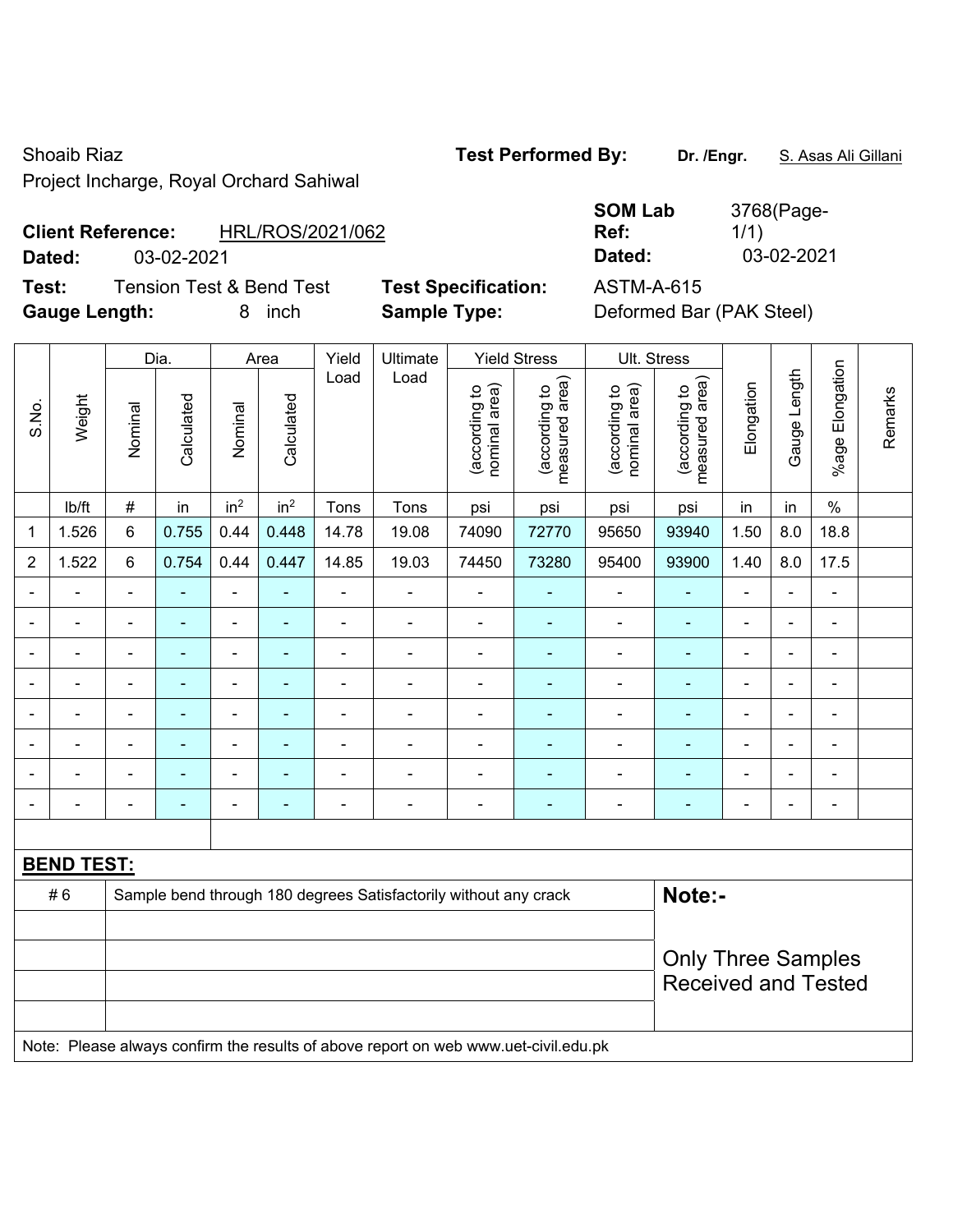Muhammad Awais Khan **Test Performed By: Dr. /Engr.** S. Asad Ali Gillani

FM (Works Div) Suparco Office, P. O. Punjab University Samsani Road Lahore

| <b>Client Reference:</b> |              |   | 63301(3600)Works/Div/SRDC |                            | <b>SOM Lab</b><br>Ref: | 3769(Page-<br>1/1) |
|--------------------------|--------------|---|---------------------------|----------------------------|------------------------|--------------------|
| Dated:                   | 12-01-2021   |   |                           |                            | Dated:                 | 02-02-2021         |
| Test:                    | Tension Test |   |                           | <b>Test Specification:</b> | <b>ASTM-A-615</b>      |                    |
| <b>Gauge Length:</b>     |              | 8 | inch                      | <b>Sample Type:</b>        | Deformed Bar           |                    |

|                |                                                                                     |                | Dia.           |                 | Area            | Yield          | Ultimate                                                         |                                | <b>Yield Stress</b>             |                                | Ult. Stress                     |                |                |                 |         |
|----------------|-------------------------------------------------------------------------------------|----------------|----------------|-----------------|-----------------|----------------|------------------------------------------------------------------|--------------------------------|---------------------------------|--------------------------------|---------------------------------|----------------|----------------|-----------------|---------|
| S.No.          | Weight                                                                              | Nominal        | Calculated     | Nominal         | Calculated      | Load           | Load                                                             | nominal area)<br>(according to | (according to<br>measured area) | nominal area)<br>(according to | (according to<br>measured area) | Elongation     | Gauge Length   | %age Elongation | Remarks |
|                | lb/ft                                                                               | $\#$           | in             | in <sup>2</sup> | in <sup>2</sup> | Tons           | Tons                                                             | psi                            | psi                             | psi                            | psi                             | in             | in             | $\%$            |         |
| 1              | 2.568                                                                               | 8              | 0.980          | 0.79            | 0.755           | 35.27          | 39.55                                                            | 98470                          | 103030                          | 110420                         | 115540                          | 1.00           | 8.0            | 12.5            |         |
| $\overline{2}$ | 2.564                                                                               | 8              | 0.980          | 0.79            | 0.754           | 32.21          | 36.39                                                            | 89930                          | 94220                           | 101600                         | 106450                          | 1.00           | 8.0            | 12.5            |         |
| 3              | 0.666                                                                               | 4              | 0.500          | 0.20            | 0.196           | 5.86           | 8.72                                                             | 64640                          | 65960                           | 96110                          | 98070                           | 1.30           | 8.0            | 16.3            |         |
| 4              | 0.665                                                                               | 4              | 0.498          | 0.20            | 0.195           | 5.78           | 8.69                                                             | 63740                          | 65370                           | 95770                          | 98230                           | 1.30           | 8.0            | 16.3            |         |
|                | $\blacksquare$                                                                      | Ξ.             | $\blacksquare$ | ä,              | ٠               | ä,             | ä,                                                               | $\blacksquare$                 | $\blacksquare$                  | $\overline{\phantom{a}}$       | ۰                               | $\blacksquare$ | ä,             | ä,              |         |
| $\blacksquare$ | $\blacksquare$                                                                      | ä,             | ä,             | $\blacksquare$  | $\blacksquare$  | $\blacksquare$ | ÷,                                                               | $\blacksquare$                 | ä,                              | $\blacksquare$                 | ÷                               | $\blacksquare$ | ä,             | $\blacksquare$  |         |
|                | $\overline{a}$                                                                      | $\blacksquare$ | $\blacksquare$ | $\blacksquare$  |                 | $\blacksquare$ | ÷,                                                               | Ē,                             | $\blacksquare$                  | $\overline{\phantom{a}}$       | ÷                               | ä,             | $\blacksquare$ | $\blacksquare$  |         |
| $\blacksquare$ | $\blacksquare$                                                                      | ä,             | $\blacksquare$ | $\blacksquare$  |                 | $\blacksquare$ | $\blacksquare$                                                   | Ē,                             | $\blacksquare$                  | $\overline{\phantom{a}}$       | ÷                               | $\blacksquare$ | ä,             | $\blacksquare$  |         |
|                |                                                                                     |                |                |                 |                 |                |                                                                  |                                |                                 |                                | $\blacksquare$                  |                |                | $\blacksquare$  |         |
|                |                                                                                     | $\blacksquare$ |                | $\blacksquare$  |                 |                |                                                                  |                                |                                 |                                |                                 |                | $\blacksquare$ | $\blacksquare$  |         |
|                |                                                                                     |                |                |                 |                 |                |                                                                  |                                |                                 |                                |                                 |                |                |                 |         |
|                | <b>BEND TEST:</b>                                                                   |                |                |                 |                 |                |                                                                  |                                |                                 |                                |                                 |                |                |                 |         |
|                | # 8                                                                                 |                |                |                 |                 |                | Sample bend through 180 degrees Satisfactorily without any crack |                                |                                 |                                | Note:-                          |                |                |                 |         |
|                | #4                                                                                  |                |                |                 |                 |                | Sample bend through 180 degrees Satisfactorily without any crack |                                |                                 |                                |                                 |                |                |                 |         |
|                |                                                                                     |                |                |                 |                 |                |                                                                  |                                |                                 |                                | <b>Only Four Samples</b>        |                |                |                 |         |
|                |                                                                                     |                |                |                 |                 |                |                                                                  |                                |                                 |                                | <b>Received and Tested</b>      |                |                |                 |         |
|                |                                                                                     |                |                |                 |                 |                |                                                                  |                                |                                 |                                |                                 |                |                |                 |         |
|                | Note: Please always confirm the results of above report on web www.uet-civil.edu.pk |                |                |                 |                 |                |                                                                  |                                |                                 |                                |                                 |                |                |                 |         |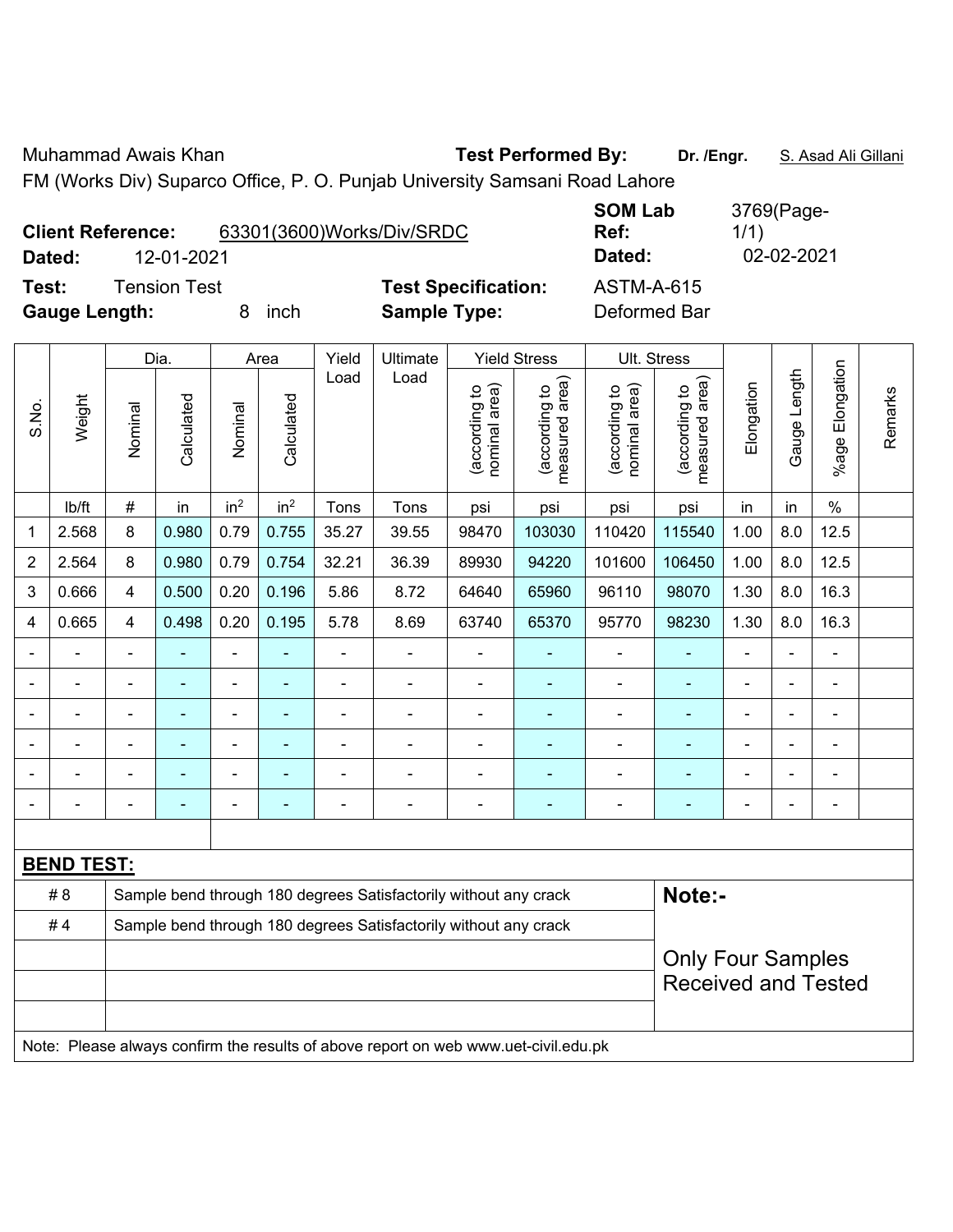Nafiz OZCAN **Test Performed By:** Dr. /Engr. **S. Asad Ali Gillani** Assembly Dr. /Engr. **S. Asad Ali Gillani** 

Contractor's Representative, SA - RA Energy, Construction Trade and Industry Inc. Lahore

**Client Reference:** MIG/2021/89 **Dated:** 02-02-2021 **Dated:** 02-02-2021

**Test:** Tension Test & Bend Test **Test Specification:** ASTM-A-615 **Gauge Length:** 8 inch **Sample Type:** Deformed Bar(SJ Steel)

| <b>SOM Lab</b> | 3772(Page- |
|----------------|------------|
| Ref:           | 1/1)       |
| Dated:         | 02-02-2021 |
|                |            |

|                |                                                                                     |                | Dia.                     |                              | Area            | Yield          | Ultimate                                                         |                                | <b>Yield Stress</b>             |                                | Ult. Stress                     |                          |                |                      |         |
|----------------|-------------------------------------------------------------------------------------|----------------|--------------------------|------------------------------|-----------------|----------------|------------------------------------------------------------------|--------------------------------|---------------------------------|--------------------------------|---------------------------------|--------------------------|----------------|----------------------|---------|
| S.No.          | Weight                                                                              | Nominal        | Calculated               | Nominal                      | Calculated      | Load           | Load                                                             | (according to<br>nominal area) | (according to<br>measured area) | (according to<br>nominal area) | (according to<br>measured area) | Elongation               | Gauge Length   | Elongation<br>%age I | Remarks |
|                | lb/ft                                                                               | $\#$           | in                       | in <sup>2</sup>              | in <sup>2</sup> | Tons           | Tons                                                             | psi                            | psi                             | psi                            | psi                             | in                       | in             | $\%$                 |         |
| 1              | 0.545                                                                               | 4              | 0.451                    | 0.20                         | 0.160           | 5.78           | 7.08                                                             | 63740                          | 79670                           | 78130                          | 97660                           | 1.10                     | 8.0            | 13.8                 |         |
| $\overline{2}$ | 0.532                                                                               | 4              | 0.446                    | 0.20                         | 0.156           | 6.47           | 7.97                                                             | 71380                          | 91510                           | 87910                          | 112700                          | 1.00                     | 8.0            | 12.5                 |         |
| 3              | 0.543                                                                               | 4              | 0.451                    | 0.20                         | 0.160           | 6.27           | 7.87                                                             | 69130                          | 86420                           | 86780                          | 108480                          | 1.00                     | 8.0            | 12.5                 |         |
|                |                                                                                     |                |                          | ä,                           |                 | L,             | ä,                                                               |                                |                                 |                                |                                 |                          |                |                      |         |
|                |                                                                                     |                | $\overline{\phantom{0}}$ | ۰                            | ۰               | $\blacksquare$ | $\blacksquare$                                                   | $\blacksquare$                 | $\overline{a}$                  | $\blacksquare$                 | ÷                               | ÷                        | $\blacksquare$ | $\blacksquare$       |         |
|                |                                                                                     | $\blacksquare$ | ۰                        | ÷,                           | ۰               | ä,             | $\blacksquare$                                                   | $\blacksquare$                 | ÷                               | $\blacksquare$                 | ÷                               | $\overline{\phantom{a}}$ | ÷              | $\blacksquare$       |         |
|                | $\blacksquare$                                                                      | L,             | $\blacksquare$           | $\qquad \qquad \blacksquare$ | ۰               | ä,             | ÷                                                                | $\blacksquare$                 | ÷                               | $\blacksquare$                 | $\blacksquare$                  |                          | ÷              | ÷                    |         |
|                | $\blacksquare$                                                                      | $\blacksquare$ | ۰                        | ۰                            | ۰               |                | $\blacksquare$                                                   | $\blacksquare$                 | ٠                               | $\blacksquare$                 | $\blacksquare$                  |                          | $\blacksquare$ | ÷.                   |         |
|                |                                                                                     |                |                          |                              |                 |                |                                                                  |                                |                                 |                                | $\blacksquare$                  |                          |                | L.                   |         |
|                |                                                                                     |                |                          |                              |                 |                |                                                                  |                                |                                 |                                |                                 |                          |                |                      |         |
|                | <b>Witnessed By:</b>                                                                |                |                          |                              |                 |                | Zohaib Ali, Sub Engineer, NESPAK                                 |                                |                                 |                                |                                 |                          |                |                      |         |
|                | <b>BEND TEST:</b>                                                                   |                |                          |                              |                 |                |                                                                  |                                |                                 |                                |                                 |                          |                |                      |         |
|                | #4                                                                                  |                |                          |                              |                 |                | Sample bend through 180 degrees Satisfactorily without any crack |                                |                                 |                                | Note:-                          |                          |                |                      |         |
|                | #4                                                                                  |                |                          |                              |                 |                | Sample bend through 180 degrees Satisfactorily without any crack |                                |                                 |                                |                                 |                          |                |                      |         |
|                | #4                                                                                  |                |                          |                              |                 |                | Sample bend through 180 degrees Satisfactorily without any crack |                                |                                 |                                | <b>Only Six Samples</b>         |                          |                |                      |         |
|                |                                                                                     |                |                          |                              |                 |                |                                                                  |                                |                                 |                                | <b>Received and Tested</b>      |                          |                |                      |         |
|                |                                                                                     |                |                          |                              |                 |                |                                                                  |                                |                                 |                                |                                 |                          |                |                      |         |
|                | Note: Please always confirm the results of above report on web www.uet-civil.edu.pk |                |                          |                              |                 |                |                                                                  |                                |                                 |                                |                                 |                          |                |                      |         |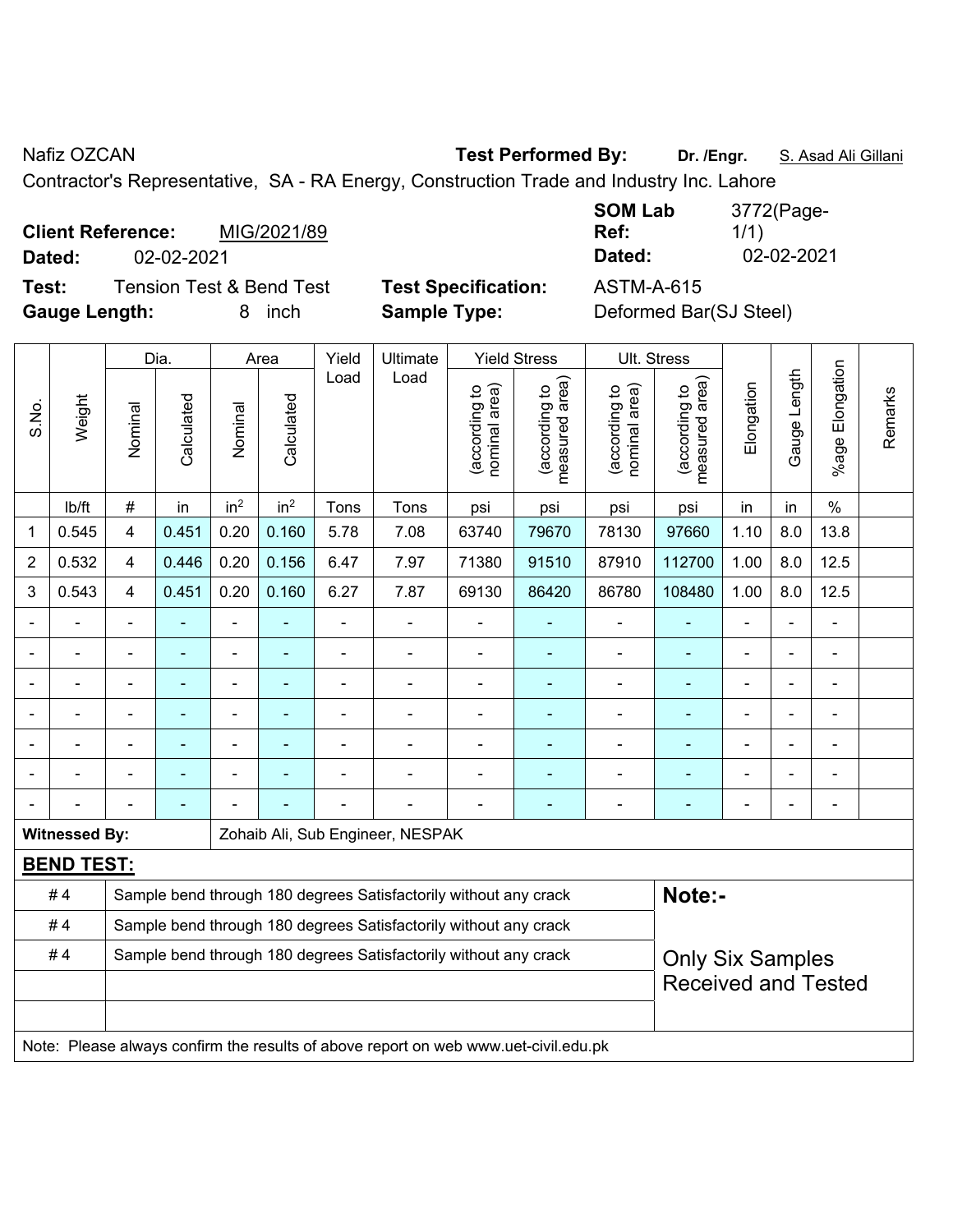Maj Adnan khalid® **Test Performed By: Dr. /Engr.** S. Asad Ali Gillani

Dy Dir MTL, Const. of Entry Gate Towards Ring Road Sector-F, Prism-9, (M/S NA Associates)

| <b>Client Reference:</b> | 408/241/E/Lab/23/85 |
|--------------------------|---------------------|
|                          |                     |

**Test:** Tension Test & Bend Test **Test Specification:** ASTM-A-615 **Gauge Length:** 8 inch **Sample Type:** Deformed Bar (AF Steel)

**SOM Lab Ref:**  3773(Page-1/1) **Dated:** 01- 02-2021 **Dated:** 02-02-2021

|                          |                   |                | Dia.           |                          | Area            | Yield          | Ultimate                                                                            |                                | <b>Yield Stress</b>             | Ult. Stress                    |                                 |                          |                |                              |         |
|--------------------------|-------------------|----------------|----------------|--------------------------|-----------------|----------------|-------------------------------------------------------------------------------------|--------------------------------|---------------------------------|--------------------------------|---------------------------------|--------------------------|----------------|------------------------------|---------|
| S.No.                    | Weight            | Nominal        | Calculated     | Nominal                  | Calculated      | Load           | Load                                                                                | (according to<br>nominal area) | (according to<br>measured area) | (according to<br>nominal area) | (according to<br>measured area) | Elongation               | Gauge Length   | %age Elongation              | Remarks |
|                          | lb/ft             | $\#$           | in             | in <sup>2</sup>          | in <sup>2</sup> | Tons           | Tons                                                                                | psi                            | psi                             | psi                            | psi                             | in                       | in             | $\%$                         |         |
| $\mathbf{1}$             | 0.651             | $\overline{4}$ | 0.493          | 0.20                     | 0.191           | 6.73           | 8.87                                                                                | 74190                          | 77690                           | 97800                          | 102400                          | 1.40                     | 8.0            | 17.5                         |         |
| $\overline{2}$           | 0.650             | $\overline{4}$ | 0.493          | 0.20                     | 0.191           | 6.54           | 8.69                                                                                | 72170                          | 75570                           | 95770                          | 100290                          | 1.30                     | 8.0            | 16.3                         |         |
| $\overline{\phantom{0}}$ |                   | $\blacksquare$ | ÷,             | ÷,                       | ÷               | $\blacksquare$ | $\overline{\phantom{a}}$                                                            | $\blacksquare$                 | ٠                               | $\blacksquare$                 | ۰                               | $\overline{\phantom{a}}$ | ÷,             | $\overline{\phantom{a}}$     |         |
| $\blacksquare$           | $\blacksquare$    | $\blacksquare$ | ÷,             | $\overline{\phantom{0}}$ | ÷               | $\blacksquare$ | $\blacksquare$                                                                      | $\blacksquare$                 | $\blacksquare$                  | $\qquad \qquad \blacksquare$   | ۰                               | $\blacksquare$           | $\blacksquare$ | $\blacksquare$               |         |
| $\blacksquare$           |                   | $\blacksquare$ | $\blacksquare$ | $\blacksquare$           | ÷               | $\blacksquare$ | $\blacksquare$                                                                      | $\blacksquare$                 | $\blacksquare$                  | $\blacksquare$                 | $\frac{1}{2}$                   | $\blacksquare$           | $\blacksquare$ | $\blacksquare$               |         |
|                          |                   | $\blacksquare$ | $\blacksquare$ | $\overline{\phantom{a}}$ | ۰               | $\blacksquare$ | $\blacksquare$                                                                      | $\blacksquare$                 | $\blacksquare$                  | $\blacksquare$                 | ä,                              | $\blacksquare$           | $\blacksquare$ | $\blacksquare$               |         |
|                          |                   |                | ۳              | $\blacksquare$           |                 |                |                                                                                     | $\blacksquare$                 | ۰                               | $\blacksquare$                 | $\blacksquare$                  |                          |                | $\blacksquare$               |         |
|                          |                   | $\blacksquare$ | $\blacksquare$ | $\blacksquare$           |                 |                |                                                                                     | Ē,                             | ۰                               |                                | ÷,                              |                          | $\blacksquare$ | ÷                            |         |
|                          |                   |                | ä,             | $\blacksquare$           |                 |                | $\blacksquare$                                                                      | $\blacksquare$                 | ÷                               | $\blacksquare$                 | ä,                              |                          | $\blacksquare$ | ÷                            |         |
| $\blacksquare$           |                   |                | ÷,             | ۰                        | ÷               | $\blacksquare$ | $\blacksquare$                                                                      | $\blacksquare$                 | ÷                               | $\overline{\phantom{0}}$       | -                               | $\blacksquare$           | $\blacksquare$ | $\qquad \qquad \blacksquare$ |         |
|                          |                   |                |                |                          |                 |                |                                                                                     |                                |                                 |                                |                                 |                          |                |                              |         |
|                          | <b>BEND TEST:</b> |                |                |                          |                 |                |                                                                                     |                                |                                 |                                |                                 |                          |                |                              |         |
|                          | #4                |                |                |                          |                 |                | Sample bend through 180 degrees Satisfactorily without any crack                    |                                |                                 |                                | Note:-                          |                          |                |                              |         |
|                          |                   |                |                |                          |                 |                |                                                                                     |                                |                                 |                                |                                 |                          |                |                              |         |
|                          |                   |                |                |                          |                 |                |                                                                                     |                                |                                 |                                | <b>Only Three Samples</b>       |                          |                |                              |         |
|                          |                   |                |                |                          |                 |                |                                                                                     |                                |                                 |                                | <b>Received and Tested</b>      |                          |                |                              |         |
|                          |                   |                |                |                          |                 |                |                                                                                     |                                |                                 |                                |                                 |                          |                |                              |         |
|                          |                   |                |                |                          |                 |                | Note: Please always confirm the results of above report on web www.uet-civil.edu.pk |                                |                                 |                                |                                 |                          |                |                              |         |